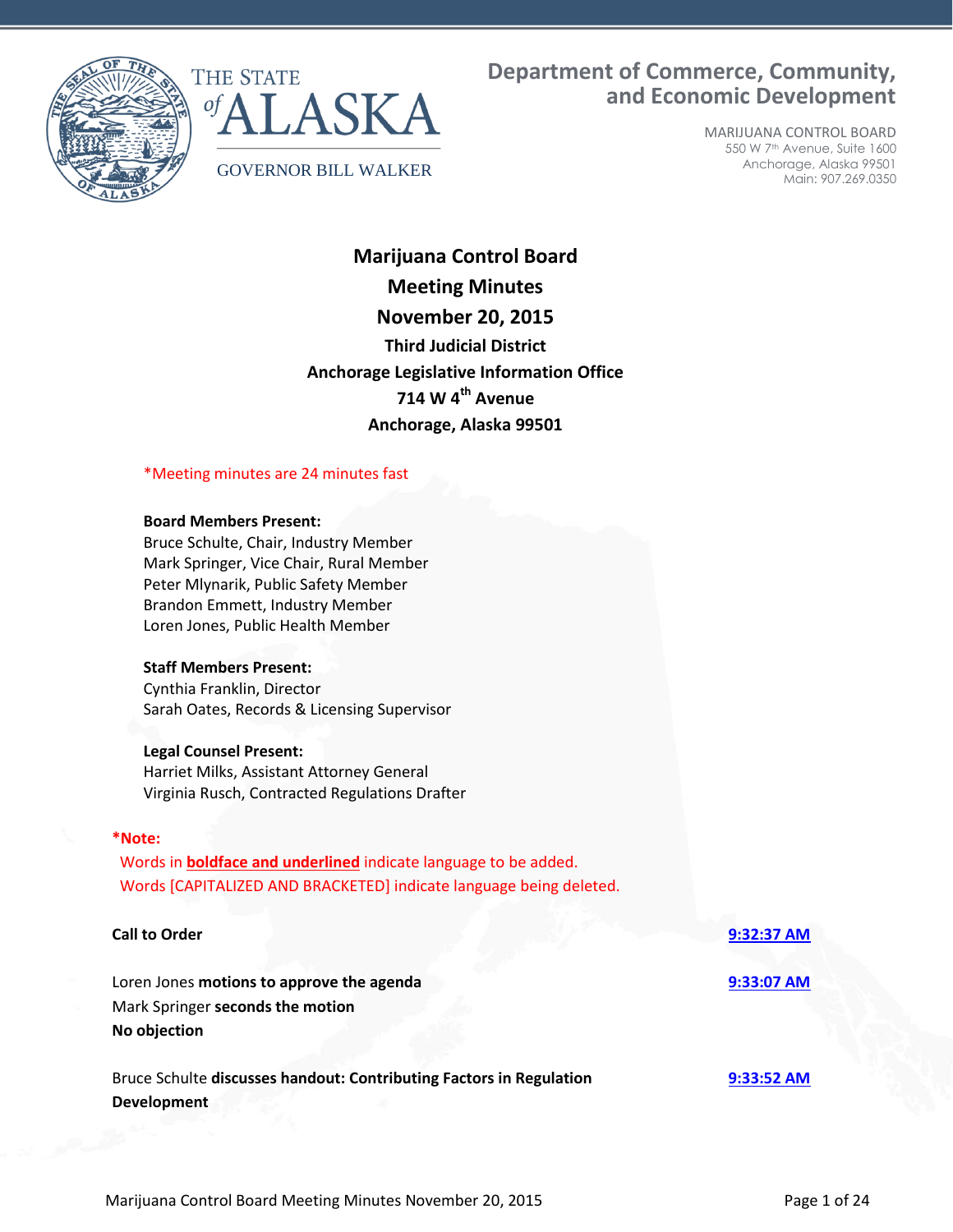| Bruce Schulte passes the gavel to Mark Springer so that he may act as<br>9:36:32 AM                                                                          |            |                                   |
|--------------------------------------------------------------------------------------------------------------------------------------------------------------|------------|-----------------------------------|
| Chair while Bruce introduces suggested amendments from MCB staff.                                                                                            |            |                                   |
| "Staff's Amendment #1"                                                                                                                                       |            |                                   |
| Bruce Schulte motions to replace 3 AAC 306.010(c)(3) with the following:                                                                                     | 9:37:13 AM |                                   |
| "(3) has been convicted of a class A misdemeanor within two years of submitting an                                                                           |            |                                   |
| application, relating to selling, furnishing, or distributing marijuana or operating an<br>establishment where marijuana is consumed contrary to state law." |            |                                   |
|                                                                                                                                                              |            | Peter Mlynarik seconds the motion |
| Motion carries, 4-1 (Brandon Emmett votes No)                                                                                                                |            |                                   |
| "Staff's Amendment #2"                                                                                                                                       |            |                                   |
| Bruce Schulte motions to amend 3 AAC 306.020(b)(1) to remove requirement                                                                                     | 9:43:15 AM |                                   |
| for employee identification number.                                                                                                                          |            |                                   |
| Brandon Emmett seconds the motion                                                                                                                            |            |                                   |
| <b>Motion carries unanimously</b>                                                                                                                            |            |                                   |
| "Staff's Amendment #3"                                                                                                                                       |            |                                   |
| Bruce Schulte motions to replace 3 AAC 306.230 with the following:                                                                                           | 9:44:29 AM |                                   |
| "When it receives a petition to adopt, change, or remove a local option under                                                                                |            |                                   |
| 3 AAC 306,200 3 AAC 306.220, the local government shall conduct the election in                                                                              |            |                                   |
| compliance with the initiative process under the local government <sup>1</sup> s election                                                                    |            |                                   |
| ordinances and regulations and the applicable provisions of AS 29."                                                                                          |            |                                   |
| Peter Mlynarik seconds the motion                                                                                                                            |            |                                   |
| <b>Motion carries unanimously</b>                                                                                                                            |            |                                   |
|                                                                                                                                                              |            |                                   |
| "Staff's Amendment #4"                                                                                                                                       |            |                                   |
| Bruce Schulte motions to remove the tax payment provisions in the following                                                                                  | 9:46:10 AM |                                   |
| paragraphs or subsections because tax isn't due until a month after                                                                                          |            |                                   |
| marijuana is sold:                                                                                                                                           |            |                                   |
| 3 AAC 306.310(c)                                                                                                                                             |            |                                   |
| 3 AAC 306.405(c)(6)                                                                                                                                          |            |                                   |
| 3 AAC 306.415(c)(5)                                                                                                                                          |            |                                   |
| 3 AAC 306.480(c)                                                                                                                                             |            |                                   |
| 3 AAC 306.510(d)                                                                                                                                             |            |                                   |
| Peter Mlynarik seconds the motion                                                                                                                            |            |                                   |
| <b>Motion carries unanimously</b>                                                                                                                            |            |                                   |
| "Staff's Amendment #5"                                                                                                                                       |            |                                   |
| Bruce Schulte motions to amend 3 AAC 306.035(g) to delete the last sentence                                                                                  | 9:48:27 AM |                                   |
| which reads:                                                                                                                                                 |            |                                   |
| "[THE BOARD WILL NOT ISSUE A NEW LICENSE FOR THE SAME PREMISES TO THE                                                                                        |            |                                   |
| HOLDER OF AN EXPIRED LICENSE UNLESS THE EXPIRED LICENSE HOLDER'S APPLICATION                                                                                 |            |                                   |

Marijuana Control Board Meeting Minutes November 20, 2015 **Page 2 of 24** Page 2 of 24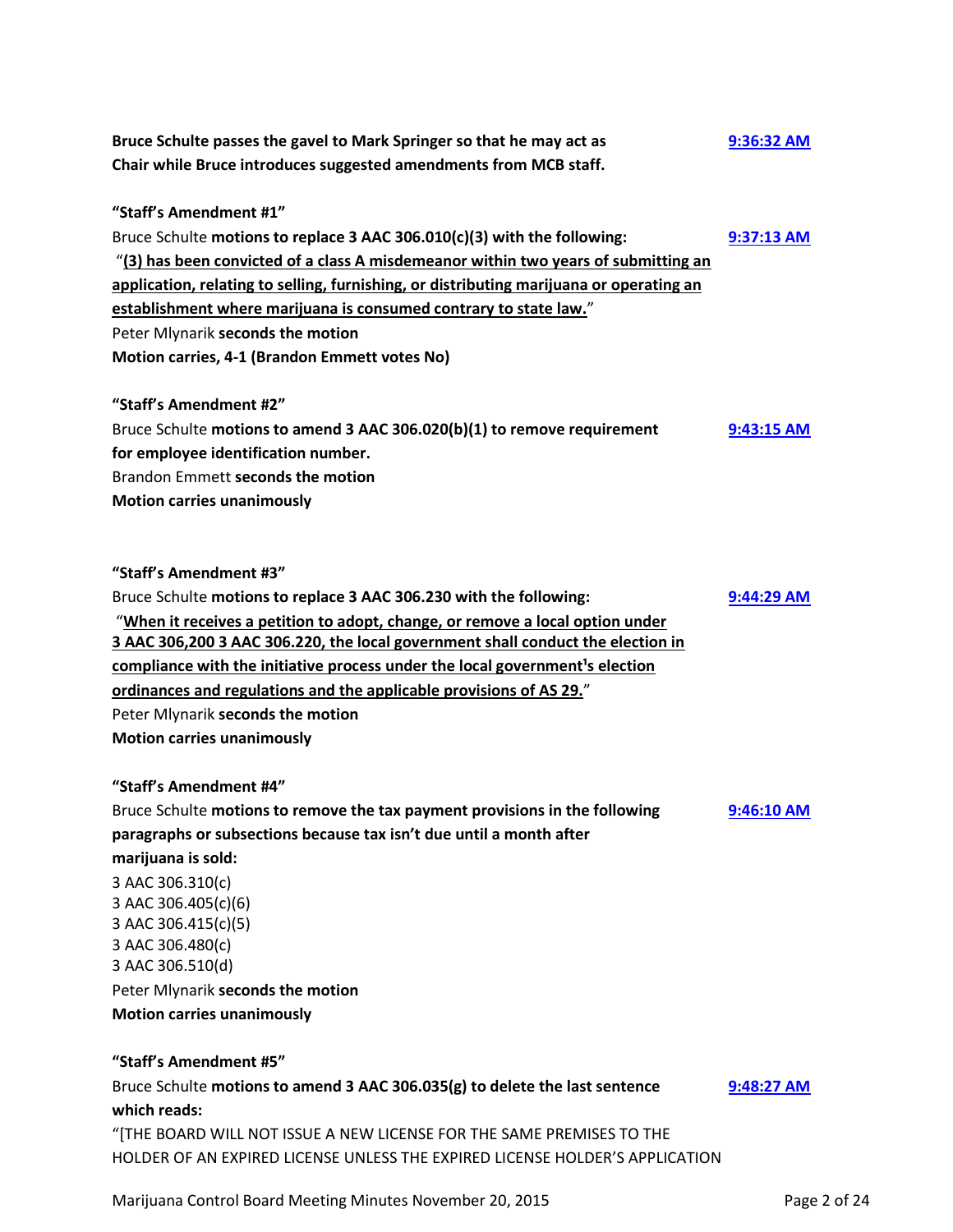# CONTAINS PROOF SATISFACTORY TO THE BOARD OF GOOD CAUSE FOR FAILURE TO FILE A LICENSE RENEWAL APPLICATION.]" Brandon Emmett **seconds the motion Motion carries unanimously**

# **"Staff's Amendment #6"**

| Bruce Schulte motions to amend 3 AAC 306.070 to replace the language as                                                                                                                                                                                                                                                                                                                                                                                                                                                                                                                                                                                                                                                 | 9:49:31 AM   |
|-------------------------------------------------------------------------------------------------------------------------------------------------------------------------------------------------------------------------------------------------------------------------------------------------------------------------------------------------------------------------------------------------------------------------------------------------------------------------------------------------------------------------------------------------------------------------------------------------------------------------------------------------------------------------------------------------------------------------|--------------|
| follows:                                                                                                                                                                                                                                                                                                                                                                                                                                                                                                                                                                                                                                                                                                                |              |
| The director will send notice of a hearing under this section as provided in<br>AS 44.62. [NOT LATER THAN 20 DAYS BEFORE THE HEARING DATE TO EACH<br>PERSON THAT HAS FILED AN OBJECTION, TO EACH LOCAL GOVERNMENT THAT<br>HAS FILED A PROTEST, TO EACH COMMUNITY COUNCIL IN THE AREA OF THE<br>PROPOSED PREMISES AND TO ANY NONPROFIT COMMUNITY ORGANIZATION<br>THAT HAS REQUESTED NOTICE. ANY INTERESTED PERSON MAY BE HEARD AT A<br>HEARING UNDER THIS SUBSECTION UNLESS THE APPLICANT AND THE BOARD<br>WAIVE THIS REQUIREMENT, THE BOARD WILL HOLD THE HEARING IN THE AREA<br>WHERE THE PROPOSED LICENSED PREMISES ARE LOCATED, OR WILL ARRANGE<br>FOR TELEPHONIC APPEARANCE. ]<br>Brandon Emmett seconds the motion |              |
| <b>Motion carries unanimously</b>                                                                                                                                                                                                                                                                                                                                                                                                                                                                                                                                                                                                                                                                                       |              |
| "Staff's Amendment #7"                                                                                                                                                                                                                                                                                                                                                                                                                                                                                                                                                                                                                                                                                                  |              |
| Bruce Schulte decides to skip past Staff's Amendment #7, since he has                                                                                                                                                                                                                                                                                                                                                                                                                                                                                                                                                                                                                                                   | $9:51:46$ AM |
| addressed it in more detail in one of his own amendments later on.                                                                                                                                                                                                                                                                                                                                                                                                                                                                                                                                                                                                                                                      |              |
| "Staff's Amendment #8"                                                                                                                                                                                                                                                                                                                                                                                                                                                                                                                                                                                                                                                                                                  |              |
| Bruce Schulte motions to amend 3 AAC 306.310)(b)(3)(B) to the following:                                                                                                                                                                                                                                                                                                                                                                                                                                                                                                                                                                                                                                                | 9:52:03 AM   |
| "(B) a consumable product other than marijuana or a marijuana product,<br>including cigarettes, tobacco products, alcoholic or non alcoholic beverages, or<br>food, free or for compensation."<br>Peter Mlynarik seconds the motion                                                                                                                                                                                                                                                                                                                                                                                                                                                                                     |              |
| <b>Motion carries unanimously</b>                                                                                                                                                                                                                                                                                                                                                                                                                                                                                                                                                                                                                                                                                       |              |
| "Staff's Amendment #9"                                                                                                                                                                                                                                                                                                                                                                                                                                                                                                                                                                                                                                                                                                  |              |
| Bruce Schulte motions to replace 3 AAC 306.355(a)(1) with the following:<br>"(1) one ounce of marijuana bud and flower;"<br>Peter Mlynarik seconds the motion                                                                                                                                                                                                                                                                                                                                                                                                                                                                                                                                                           | 9:53:21 AM   |
| Motion fails, 2-3 (Loren Jones and Peter Mlynarik vote Yes)                                                                                                                                                                                                                                                                                                                                                                                                                                                                                                                                                                                                                                                             | 10:01:29 AM  |
| Brandon Emmett motions to table the amendment until a later date                                                                                                                                                                                                                                                                                                                                                                                                                                                                                                                                                                                                                                                        | 9:56:56 AM   |
| Peter Mlynarik seconds the motion                                                                                                                                                                                                                                                                                                                                                                                                                                                                                                                                                                                                                                                                                       |              |
| Motion fails, 2-3 (Brandon Emmett and Bruce Schulte vote Yes)                                                                                                                                                                                                                                                                                                                                                                                                                                                                                                                                                                                                                                                           |              |
| Brandon Emmett motions to amend the amendment to add the following                                                                                                                                                                                                                                                                                                                                                                                                                                                                                                                                                                                                                                                      | 10:00:04 AM  |
| subsection:                                                                                                                                                                                                                                                                                                                                                                                                                                                                                                                                                                                                                                                                                                             |              |
| "(2) one ounce of marijuana concentrate;"<br>No second                                                                                                                                                                                                                                                                                                                                                                                                                                                                                                                                                                                                                                                                  |              |
|                                                                                                                                                                                                                                                                                                                                                                                                                                                                                                                                                                                                                                                                                                                         |              |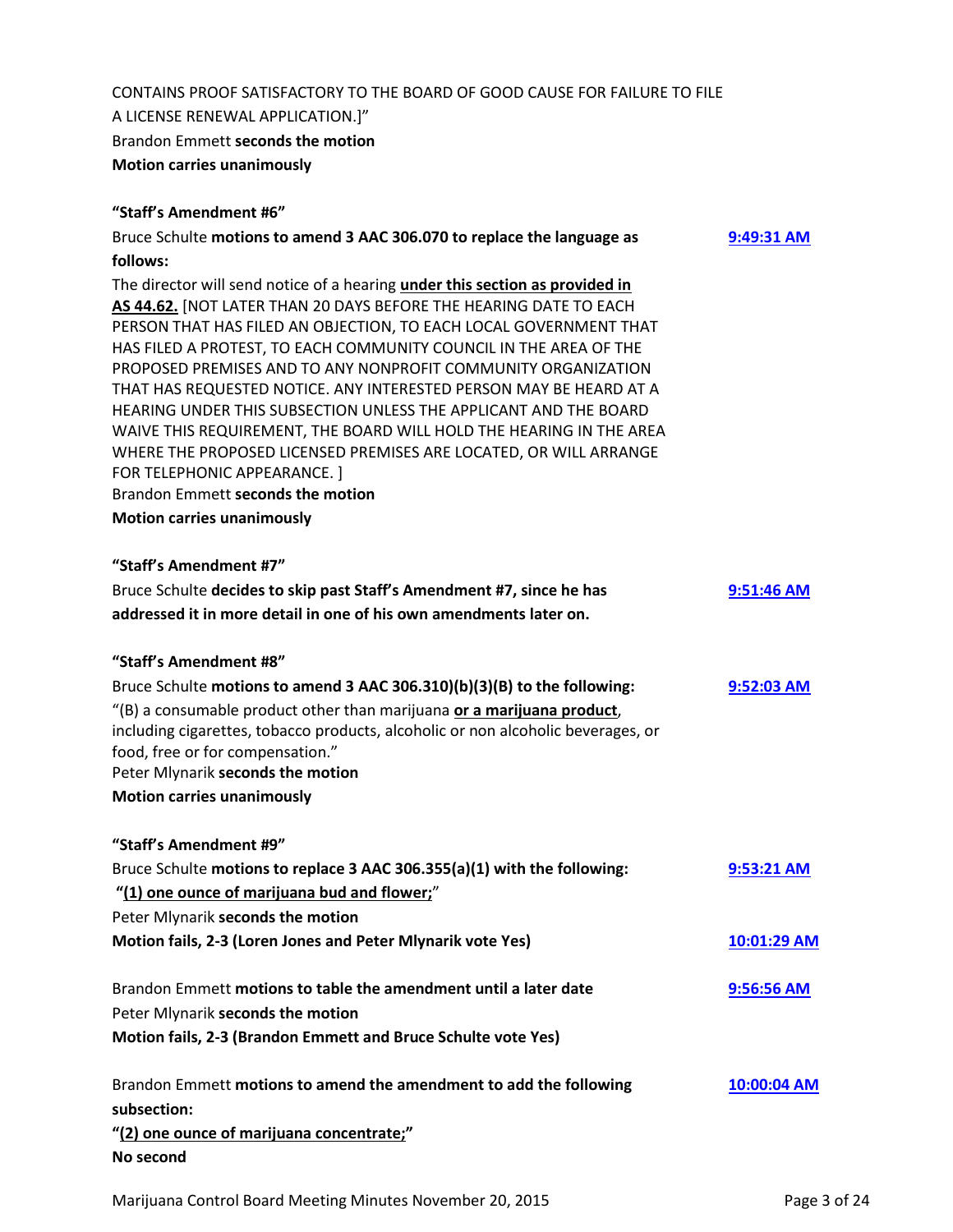**"Staff's Amendment #10"** Bruce Schulte **motions to remove references to federal regulations in [10:01:48 AM](ftr://?location="ABC Board"?date="20-Nov-2015"?position="10:01:48"?Data="2b353bbc") 3 AAC 306.470(b), 3 AAC 306.475(c), and 3 AAC 306.570** Brandon Emmett **seconds the motion Motion carries unanimously**

#### **"Staff's Amendment #11"**

#### Bruce Schulte **motions to amend 3 AAC 306.510(a)(5) to read: [10:04:35 AM](ftr://?location="ABC Board"?date="20-Nov-2015"?position="10:04:35"?Data="2273189d")**

"(5) operate in a location that is a retail or wholesale food establishment **that is subject to the requirements of** 

**(A) AS 17.20 and 18 AAC 31(Alaska food Code); and** 

**(B) any food safety ordinances and regulations of a Municipality with authority** 

#### **delegated under AS 17.20.072 and 18 AAC 31.945."**

Peter Mlynarik **seconds the motion**

Bruce Schulte **informs the Board that he intends to propose an amendment later that** 

**will strike this entire section, but that he's okay with adding this language at the moment for clarification.**

**Motion carries unanimously**

**"Staff's Amendment #12"**

Bruce Schulte **motions to amend 3 AAC 306.520(1) to read: [10:09:29 AM](ftr://?location="ABC Board"?date="20-Nov-2015"?position="10:09:29"?Data="5607ff30")**

**"**(1) a copy of a food safety permit if required under 18 AAC 31.020 **from the** 

**Department of Environmental Conservation or a municipality with authority** 

**delegated under AS 17.20.072 and 18 AAC 31.945;"**

Brandon Emmett **seconds the motion Motion carries unanimously**

#### **"Staff's Amendment #13"**

#### Bruce Schulte **motions to amend 3 AAC 306.635(b) as follows: [10:12:53 AM](ftr://?location="ABC Board"?date="20-Nov-2015"?position="10:12:53"?Data="47fa9874")**

**"**(b) An applicant for a marijuana testing facility license and the holder of a marijuana testing facility license must **observe good laboratory practices.** [BE FAMILIAR WITH, AND TO THE EXTENT POSSIBLE, INTEGRATE INTO THE FACILITY'S OPERATIONS THE GOOD LABORATORY PRACTICES SET OUT IN THE FOLLOWING MATERIALS, HEREBY ADOPTED BY REFERENCE (1) 21 C.F.R. 58, AS REVISED AS OF DEC. 22, 1978; AND (2) *PRINCIPLES OF GOOD LABORATORY PRACTICE AND COMPLIANCE MONITORING*  PUBLISHED BY THE ORGANIZATION FOR ECONOMIC CO-OPERATION AND

DEVELOPMENT (OECD), AS REVISED AS OF 1999. ]"

Brandon Emmett **seconds the motion**

**"Bruce Schulte's Amendment #B-1"**

**Motion carries unanimously**

#### **"Staff's Amendment #14" [10:14:55 AM](ftr://?location="ABC Board"?date="20-Nov-2015"?position="10:15:25"?Data="9d48ec69")**

Bruce Schulte **skips this amendment, as he has his own amendment that he plans to offer later that will include this.**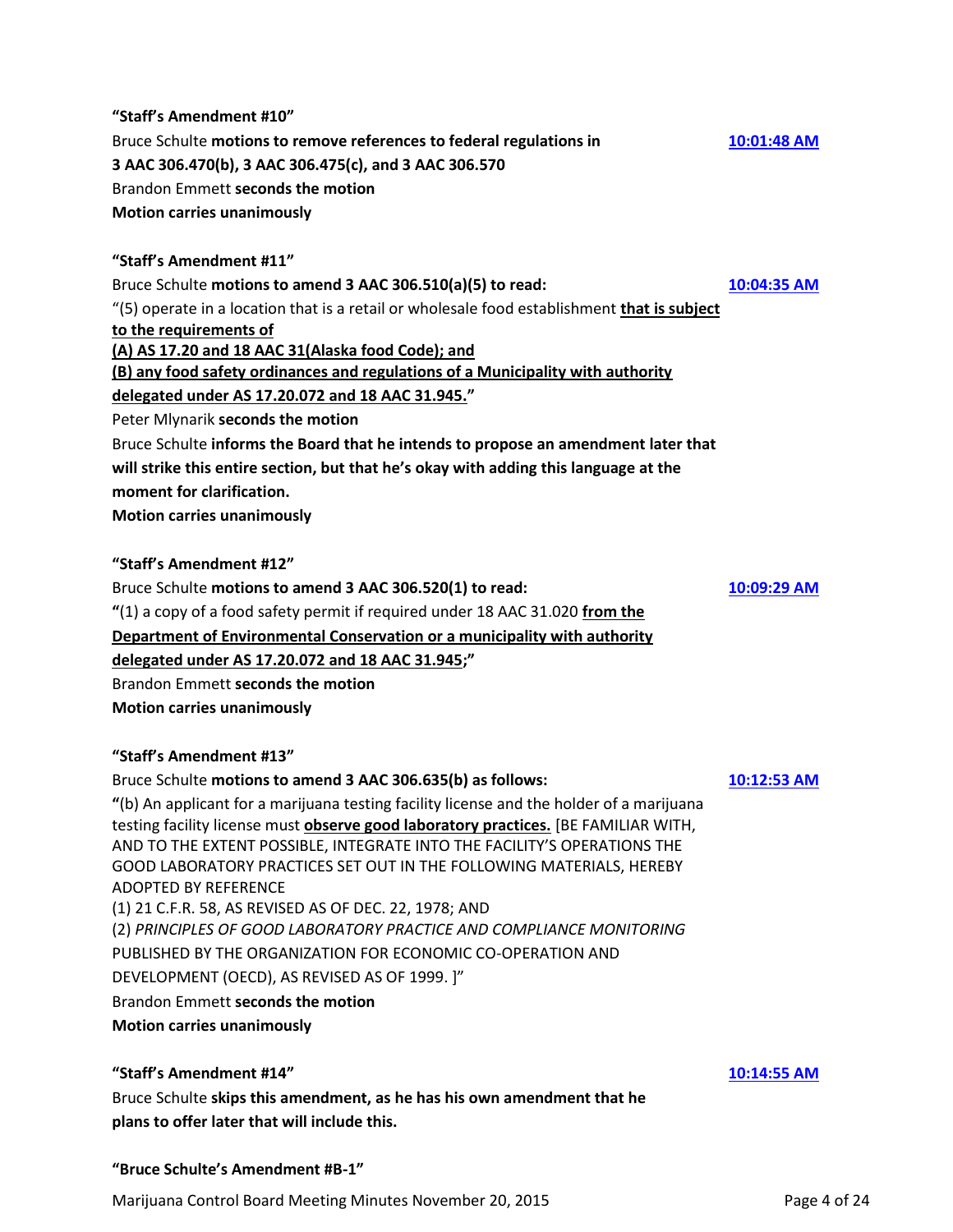#### Bruce Schulte **motions to amend 3 AAC 306.010 as follows: [10:17:05 AM](ftr://?location="ABC Board"?date="20-Nov-2015"?position="10:15:25"?Data="9d48ec69")**

"(a) The board will not issue a marijuana establishment license if the licensed premises will be located within 500 feet of a school, a recreation or youth center, **or a correctional facility, or within 200 feet of** a building in which religious services are regularly conducted [, OR A CORRECTIONAL FACILITY]. The distance specified in this subsection must be measured by the shortest pedestrian route from the public entrance of the building in which the licensed premises would be located to the outer boundaries of the school, recreation or youth center, or the main public entrance of the building in which religious services are regularly conducted, or the correctional facility. This section does not prohibit the renewal of an existing marijuana establishment license or the transfer of an existing marijuana establishment license to another person if the licensed premises were in use before the school, recreation or youth center, or the correctional facility began use of a site within 500 feet, or the building in which religious services are regularly conducted,[OR THE CORRECTIONAL FACILITY] began use of a site within **200** [500] feet. If an existing marijuana establishment license for premises located within 500 feet of a school, a recreation or youth center, [A BUILDING IN WHICH RELIGIOUS SERVICES ARE REGULARLY CONDUCTED], or a correctional facility, **or within 200 feet of a building in which religious services are regularly conducted** is revoked, or expires, the board will not issue another marijuana establishment license for the same premises unless the school, the recreation or youth center, the building in which religious services are regularly conducted, or the correctional facility no longer occupies the site within 500 feet.

(b) The board will not issue a marijuana establishment license when a local government protests an application under 3 AAC 306.060 on the grounds [THAT] that the applicant's proposed licensed premises are located in a place within the local government where a local zoning ordinance prohibits the marijuana establishment, unless the local government has approved a variance from the local ordinance.

(c) The board will not issue a marijuana establishment license to a person that (1) is prohibited under AS 17.38.100(i) from receiving a marijuana establishment license because of a conviction of a felony; if the applicant is a partnership, limited liability company, or corporation, the board will not issue a license if any person named in 3 AAC 306.020(b)(2) is prohibited under AS 17.38.100(i) from obtaining a license; in this paragraph, "conviction of a felony" includes a suspended imposition of sentence; (2) has been found guilty of

(A) selling alcohol without a license in violation of AS 04.11.010; or

(B) selling alcohol to a minor in violation of AS 04.16.051 or AS 04.16.052; or

(3) operated a marijuana delivery service, a marijuana club, or a marijuana establishment illegally without a license issued under this chapter, or otherwise violated AS 17.38, during the two years before the date the person files the application, unless the board finds that person has diligently worked with the board to comply with all current laws and regulations relating to marijuana."

Brandon Emmett **seconds the motion**

#### **Motion fails, 2-3 (Brandon Emmett and Bruce Schulte vote Yes) [10:32:30 AM](ftr://?location="ABC Board"?date="20-Nov-2015"?position="10:32:30"?Data="6f2d4a18")**

Brandon Emmett **motions to amend the amendment to change "200 feet" to [10:19:31 AM](ftr://?location="ABC Board"?date="20-Nov-2015"?position="10:19:31"?Data="c34a4815") "100 feet" when referencing a building in which religious services are** 

Marijuana Control Board Meeting Minutes November 20, 2015 **Page 5 of 24** Page 5 of 24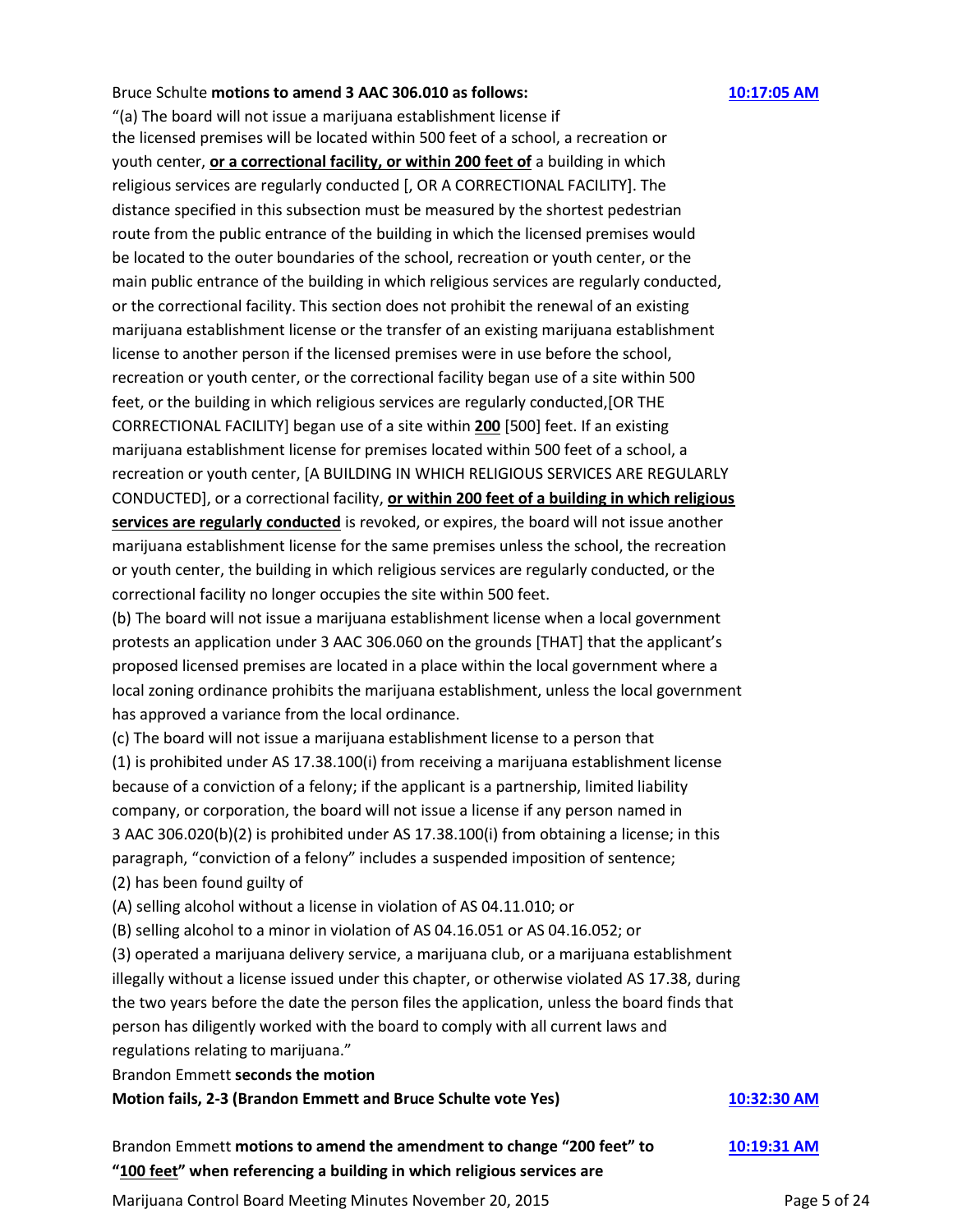**regularly conducted.** Bruce Schulte **seconds the motion Motion fails, 2-3 (Brandon Emmett and Bruce Schulte vote Yes)**

### **"Bruce Schulte's Amendment #B-2 – Rev-1"**

Bruce Schulte **motions to amend 3 AAC 306.015 as follows: [10:33:50 AM](ftr://?location="ABC Board"?date="20-Nov-2015"?position="10:33:50"?Data="56b6c23b")**

"(a) The board will issue each marijuana establishment license to a specific individual, to a partnership, including a limited partnership, to a limited liability company, to a corporation, or to a local government. A person other than a licensee may not have a direct or indirect financial interest in the business for which a marijuana establishment license is issued.

(b) The board will not issue a marijuana establishment license to

(1) an individual or a sole proprietorship unless the individual or proprietor is a resident of the state;

(2) a partnership unless **seventy-five percent (75%) of the partners or ownership interest are held by residents of the state** [EACH PARTNER IS A RESIDENT OF THE STATE];

(3) a limited liability company unless the limited liability company is qualified to do business in the state, and **at least seventy-five percent (75%) of the members and ownership interest are held by residents of the state** [EACH MEMBER OF THE LIMITED

LIABILITY COMPANY IS A RESIDENT OF THE STATE]; or

(4) a corporation unless the corporation is incorporated or qualified to do business in the state, and **at least seventy-five (75%) of the shareholders and ownership interest are held by residents of the state** [EACH SHAREHOLDER WHO OWNS THE CORPORATION'S SHARES IS A RESIDENT OF THE STATE].

(c) The board will issue each license for a specific location identified on the license as the licensed premises. A marijuana establishment must have a right to possession of its licensed premises at all times, and may not lease its licensed premises to another person for any reason. If a marijuana establishment wishes to reduce or expand the area of the licensed premises used for a marijuana establishment, the marijuana establishment must submit a new line drawing showing the proposed changes to the premises, and must obtain the board's written approval. A marijuana establishment may not relocate its licensed premises to a different place. A marijuana establishment that proposes to operate in any new premises must apply for a new marijuana establishment license.

(d) The board will impose other conditions or restrictions on a license issued under this chapter when it finds that it is in the interests of the public to do so.

(e) In this section,

(1) "direct or indirect financial interest" means

(A) a legal or equitable interest in the operation of a business licensed under this chapter;

(B) does not include a person's right to receive

(i) rental charges on a graduated or percentage lease-rent agreement for real estate leased to a licensee; or

(ii) a consulting fee from a licensee for services that are allowed under this chapter;

(2) "resident of the state" means a person who meets the residency requirement under AS 43.23 for a permanent fund dividend in the calendar year in which that person applies for a marijuana establishment license under this chapter.

**(f) Any partner or ownership of the proposed marijuana establishment and not an accredited investor or resident of the state must agree to provide any and all information requested by the Marijuana** 

Marijuana Control Board Meeting Minutes November 20, 2015 **Page 6 of 24** Page 6 of 24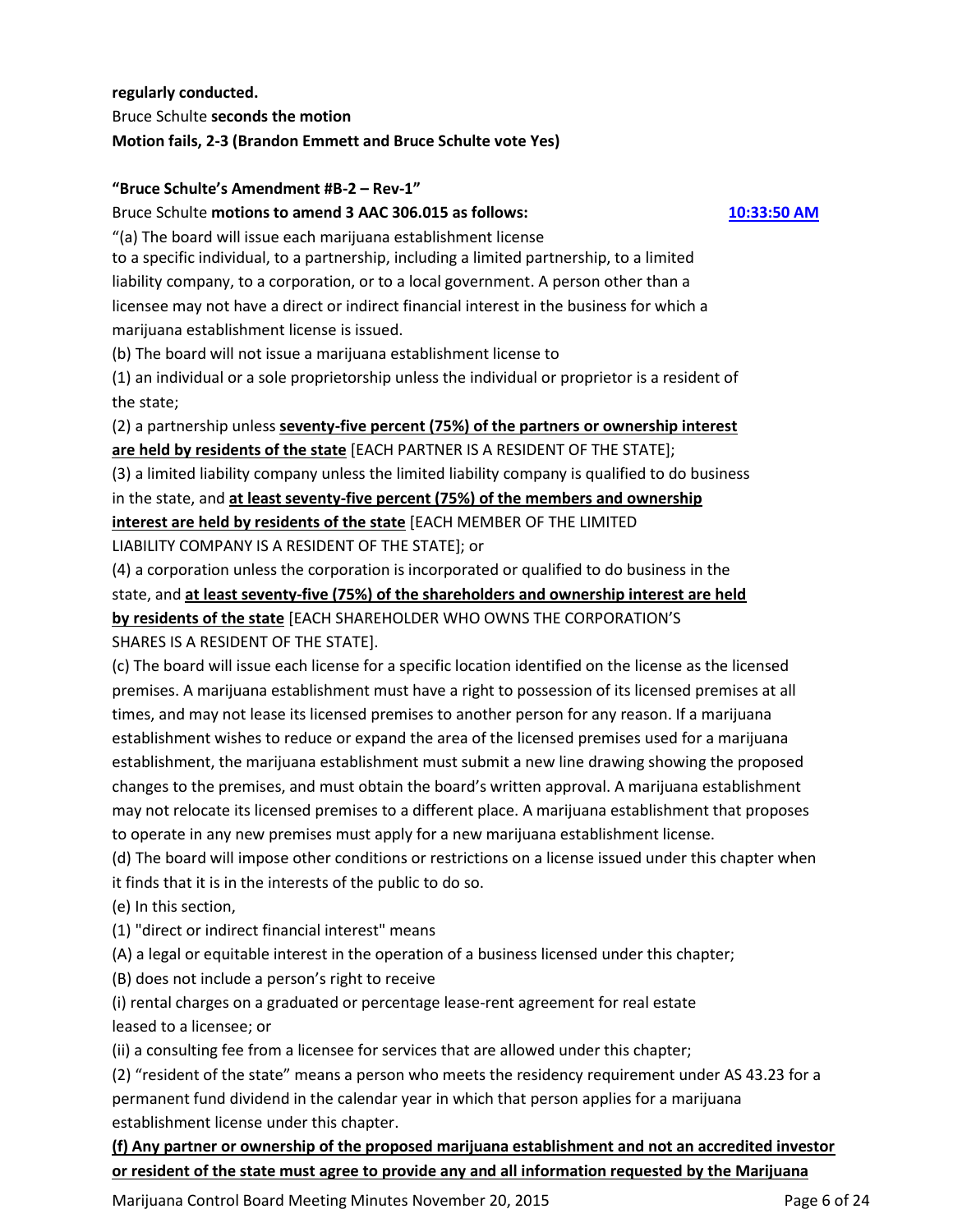**Control Board, including name, address, date of birth, and criminal history report from their state of residence. Cost of such report shall be paid for by the applicant.**" Brandon Emmett **seconds the motion Motion fails, 2-3 (Bruce Schulte and Brandon Emmett vote Yes) "Bruce Schulte's Amendment #B-21"**

| Bruce Schulte motions to remove 3 AAC 306.900 in its entirety   | 10:54:10 AM   |
|-----------------------------------------------------------------|---------------|
| Brandon Emmett seconds the motion                               |               |
| Board considers, and motion carries, 4-1 (Loren Jones votes No) | $11:16:00$ AM |

### **BREAK [10:56:53 AM](ftr://?location="ABC Board"?date="20-Nov-2015"?position="10:56:53"?Data="4d170371")**

**"Bruce Schulte's Amendment #B-3"**

Bruce Schulte **motions to amend 3 AAC 306.305, 3 AAC 306.310, and [11:29:55 AM](ftr://?location="ABC Board"?date="20-Nov-2015"?position="11:29:55"?Data="43877f3e") and 3 AAC 306.990 as follows:**

**"3 AAC 306.305. Retail marijuana store privileges.** (a) A licensed retail marijuana store is authorized to

(1) sell marijuana purchased from a licensed marijuana cultivation facility, packaged and labeled as required under 3 AAC 306.345, 3 AAC 306.470, and 3 AAC 306.475 in an amount not exceeding the limit set out in 3 AAC 306.355, to an individual on the licensed premises for consumption off the licensed premises;

(2) sell a marijuana product purchased from a licensed marijuana product manufacturing facility, packaged and labeled as required under 3 AAC 306.345, 3 AAC 306.565, and 3 AAC

306.570, in an amount not exceeding the limit set out in 3 AAC 306.355, to an individual on the licensed premises. [FOR CONSUMPTION OFF THE LICENSED PREMISES];

(3) store marijuana and marijuana products on the licensed premises in a manner consistent with 3 AAC 306.710 – 3 AAC 306.720.

**(4) with prior approval of the board, permit consumption of marijuana and marijuana products purchased on the licensed premises, in a designated area on the licensed** 

# **premises.**

(b) This section does not prohibit a licensed retail store from refusing to sell marijuana or marijuana product to any consumer.

**3 AAC 306.310. Acts prohibited at retail marijuana store.** (a) A licensed retail marijuana store may not sell, give, distribute, deliver, or offer to sell, give, distribute, or deliver, marijuana or any marijuana product

(1) to any person under the age of 21;

(2) that is not labeled and packaged as required in 3 AAC 306.345, and in 3 AAC 306.470

and 3 AAC 306.475 or 3 AAC 306.565 and 3 AAC 306.570;

(3) in a quantity exceeding the limit set out in 3 AAC 306.355;

(4) over the internet; a licensed retail marijuana store may only sell marijuana or marijuana

product to a consumer who is physically present on the licensed premises;

(5) after the expiration date shown on the label of the marijuana or marijuana product.

(b) A licensed retail marijuana store may not

(1) conduct any business on, or allow any consumer to access, the retail marijuana store's licensed premises between the hours of 5:00 a.m. and 8:00 a.m. each day;

(2) allow any person to consume marijuana or any marijuana product on the retail marijuana

Marijuana Control Board Meeting Minutes November 20, 2015 **Page 7 of 24** Page 7 of 24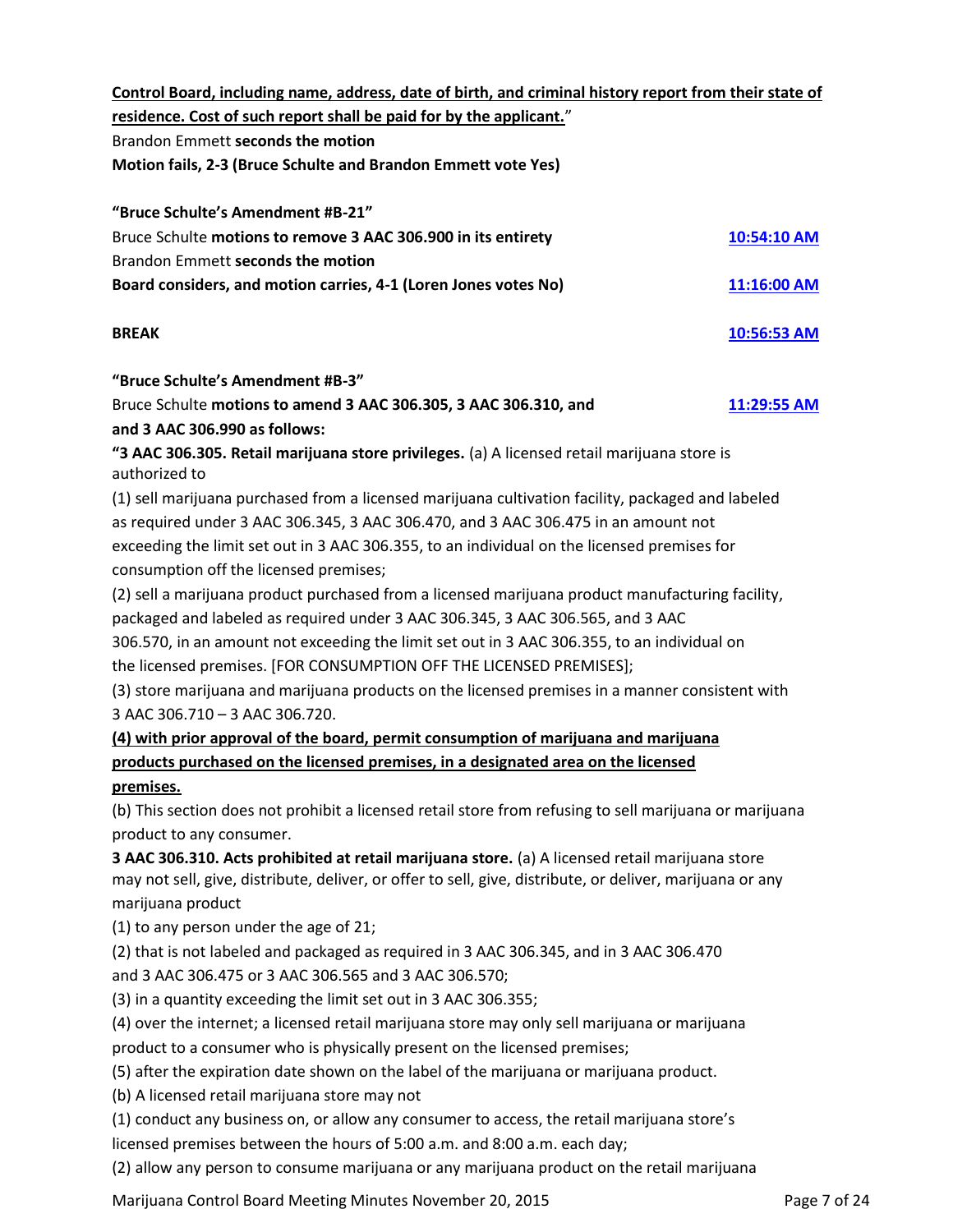store's licensed premises **except as provided in 3 AAC 306.305(a)(4)**;

(3) offer or deliver to a consumer, as a marketing promotion or for any other reason:

(A) free marijuana or marijuana product, including a sample; or

(B) a consumable product other than marijuana, including cigarettes, tobacco

products, alcoholic or non alcoholic beverages, or food, free or for compensation.

(c) A retail marijuana store may not purchase any marijuana or marijuana product for resale without

a certificate showing the tax due under AS 43.61.010 has been paid to the state.

**3 AAC 306.990. Definitions.** (a) In AS 17.38 and this chapter,

### "in public"

(A) means in a place to which the public or a substantial group of persons has access [AND INCLUDES HIGHWAYS, TRANSPORTATION FACILITIES, SCHOOLS, PLACES OF AMUSEMENT OR BUSINESS, PARKS, PLAYGROUNDS, PRISONS, AND HALLWAYS, LOBBIES, AND OTHER PORTIONS OF APARTMENT HOUSES AND HOTELS NOT CONSTITUTING ROOMS OR APARTMENTS DESIGNED FOR ACTUAL RESIDENCE];

**(B) except as provided in (C) of this paragraph, includes highways, transportation facilities, schools, places of amusement or business, parks, playgrounds, prisons, and hallways, lobbies, and other portions of apartment houses and hotels not constituting rooms or apartments designed for actual residence;**

**(C) does not include an area on the premises of a licensed marijuana retail store designated** 

**for on-site consumption under 3 AAC 306.305.**"

Brandon Emmett **seconds the motion**

**Motion carries, 3-2 (Loren Jones and Peter Mlynarik vote No)**

#### **"Bruce Schulte's Amendment #B-4"**

Bruce Schulte **motions to amend 3 AAC 306.310(b)(3)(B) as follows: [11:44:46 AM](ftr://?location="ABC Board"?date="20-Nov-2015"?position="11:44:46"?Data="80ad2d25") "**(B) [A CONSUMABLE PRODUCT OTHER THAN MARIJUANA, INCLUDING CIGARETTES, TOBACCO PRODUCTS,] alcoholic [OR NON ALCOHOLIC] beverages, [OR FOOD,] free or for compensation." Brandon Emmett **seconds the motion Motion carries, 3-2 (Loren Jones and Peter Mlynarik vote No)**

**"Bruce Schulte's Amendment #B-5"**

Board **does not find that Bruce Schulte and Brandon Emmett have a conflict of interest or need to recuse themselves from discussion or voting of this section.**

Bruce Schulte **motions to amend 3 AAC 306.320, 3 AAC 306.425, and [12:08:04 PM](ftr://?location="ABC Board"?date="20-Nov-2015"?position="12:08:04"?Data="81c7c8bb")**

# **3 AAC 306.530 as follows:**

**"3 AAC 306.320. Marijuana handler permit required.** A retail marijuana store shall ensure that (1) each licensee, employee, or agent obtains a marijuana handler permit as provided in 3 AAC 306.700 before being licensed or employed at a retail marijuana store; and

(2) each licensee, employee, or agent has that person's marijuana handler permit card in that person's immediate possession, **or a valid copy on file on the premises,** when on the licensed premises of the retail marijuana store.

**3 AAC 306.425. Marijuana handler permit required.** A marijuana cultivation facility must ensure that each licensee, employee, or agent

(1) obtains a marijuana handler permit as provided in 3 AAC 306.700 before being present or

Marijuana Control Board Meeting Minutes November 20, 2015 **Page 8 of 24** Page 8 of 24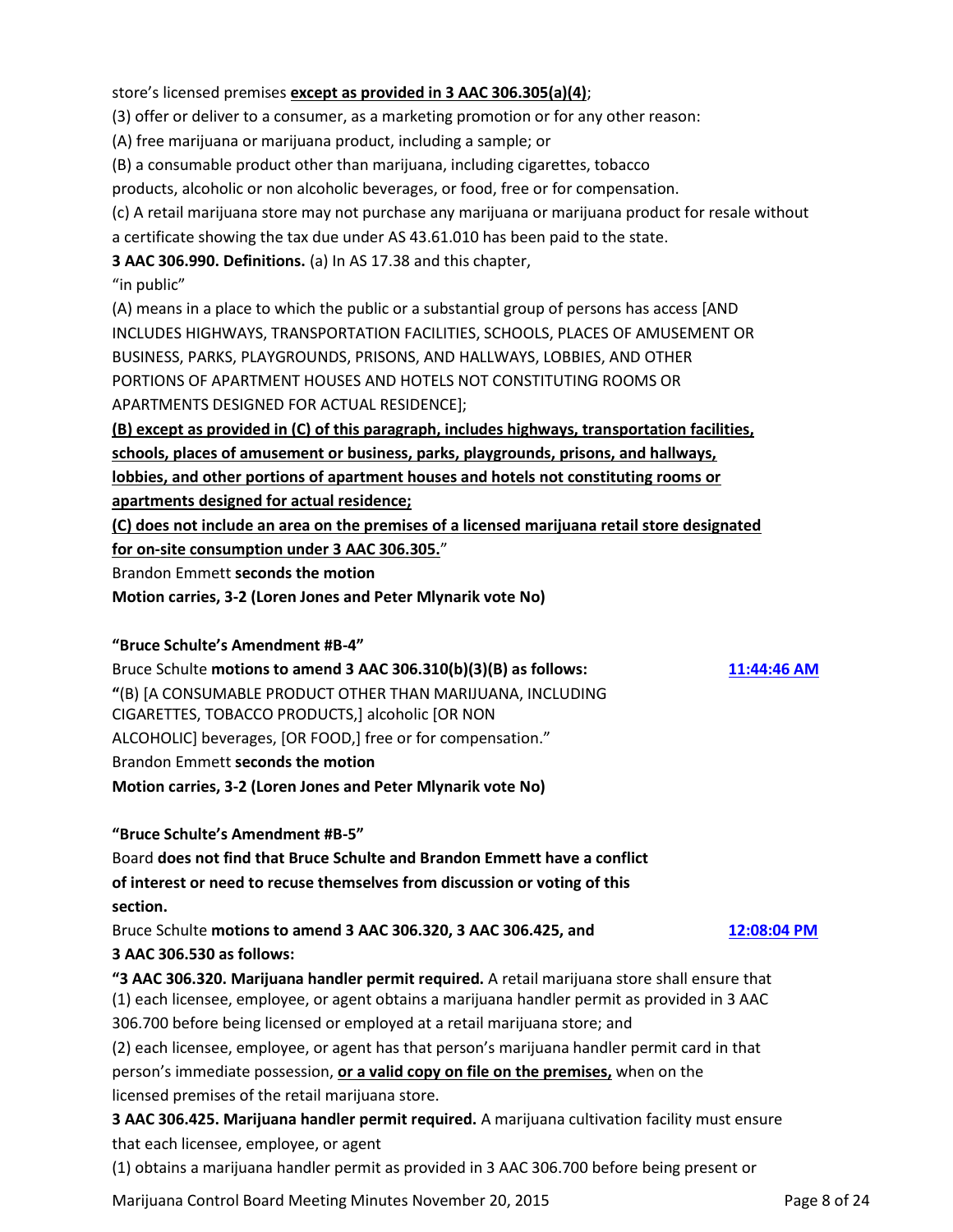employed at the marijuana cultivation facility's licensed premises; and

(2) has the marijuana handler permit card in the person's immediate possession **or a valid copy on file on the premises**, at all times while on the marijuana cultivation facility's licensed premises.

**3 AAC 306.530. Marijuana handler permit and food safety worker training.** (a) A marijuana product manufacturing facility shall ensure that each licensee, employee, or agent (1) obtains a marijuana handler permit as provided in 3 AAC 306.700 before being present or employed at the marijuana product manufacturing facility's licensed premises; and (2) has the marijuana handler permit card in the person's immediate possession**, or a valid copy on file on the premises**, at all times while on the marijuana product manufacturing facility's licensed premises.

(b) A licensee, employee, or agent of a licensed marijuana product manufacturing facility who handles marijuana at the facility shall obtain a food safety worker card in compliance with AS 18.31.330, and keep that card in that person's possession at all times while on the licensed premises of the marijuana product manufacturing facility."

Brandon Emmett **seconds the motion**

**Motion carries, 4-1 (Peter Mlynarik votes No)**

#### **"Bruce Schulte's Amendment #B-6"**

#### Bruce Schulte **motions to amend 3 AAC 306.320, 3 AAC 306.425, [12:16:26 PM](ftr://?location="ABC Board"?date="20-Nov-2015"?position="12:16:26"?Data="e36adde7")**

**3 AAC 306.530, and 3 AAC 306.700 as follows:**

**"3 AAC 306.320. Marijuana handler permit required.** A retail marijuana store shall ensure that (1) each licensee, employee, or agent **who is required or permitted to be physically present on the licensed premises at any time** obtains a marijuana handler permit as provided in 3 AAC 306.700 before being licensed or employed at a retail marijuana store; and (2) each licensee, employee, or agent has that person's marijuana handler permit card in that

person's immediate possession when on the licensed premises of the retail marijuana store. **3 AAC 306.425. Marijuana handler permit required.** A marijuana cultivation facility must ensure that each licensee, employee, or agent **who is required or permitted to be physically present on the licensed premises at any time** 

# (1) obtains a marijuana handler permit as provided in 3 AAC 306.700 before being present or employed at the marijuana cultivation facility's licensed premises; and

(2) has the marijuana handler permit card in the person's immediate possession at all times while on the marijuana cultivation facility's licensed premises.

**3 AAC 306.530. Marijuana handler permit and food safety worker training.** (a) A marijuana product manufacturing facility shall ensure that each licensee, employee, or agent **who is required or permitted to be physically present on the licensed premises at any time** 

(1) obtains a marijuana handler permit as provided in 3 AAC 306.700 before being present or employed at the marijuana product manufacturing facility's licensed premises; and

(2) has the marijuana handler permit card in the person's immediate possession at all times while on the marijuana product manufacturing facility's licensed premises.

(b) A licensee, employee, or agent of a licensed marijuana product manufacturing

facility who handles marijuana at the facility shall obtain a food safety worker card in compliance with AS 18.31.330, and keep that card in that person's possession at all times while on the licensed premises of the marijuana product manufacturing facility.

**3 AAC 306.700. Marijuana handler permit.** (a) A marijuana establishment and each licensee,

Marijuana Control Board Meeting Minutes November 20, 2015 **Page 9 of 24** Page 9 of 24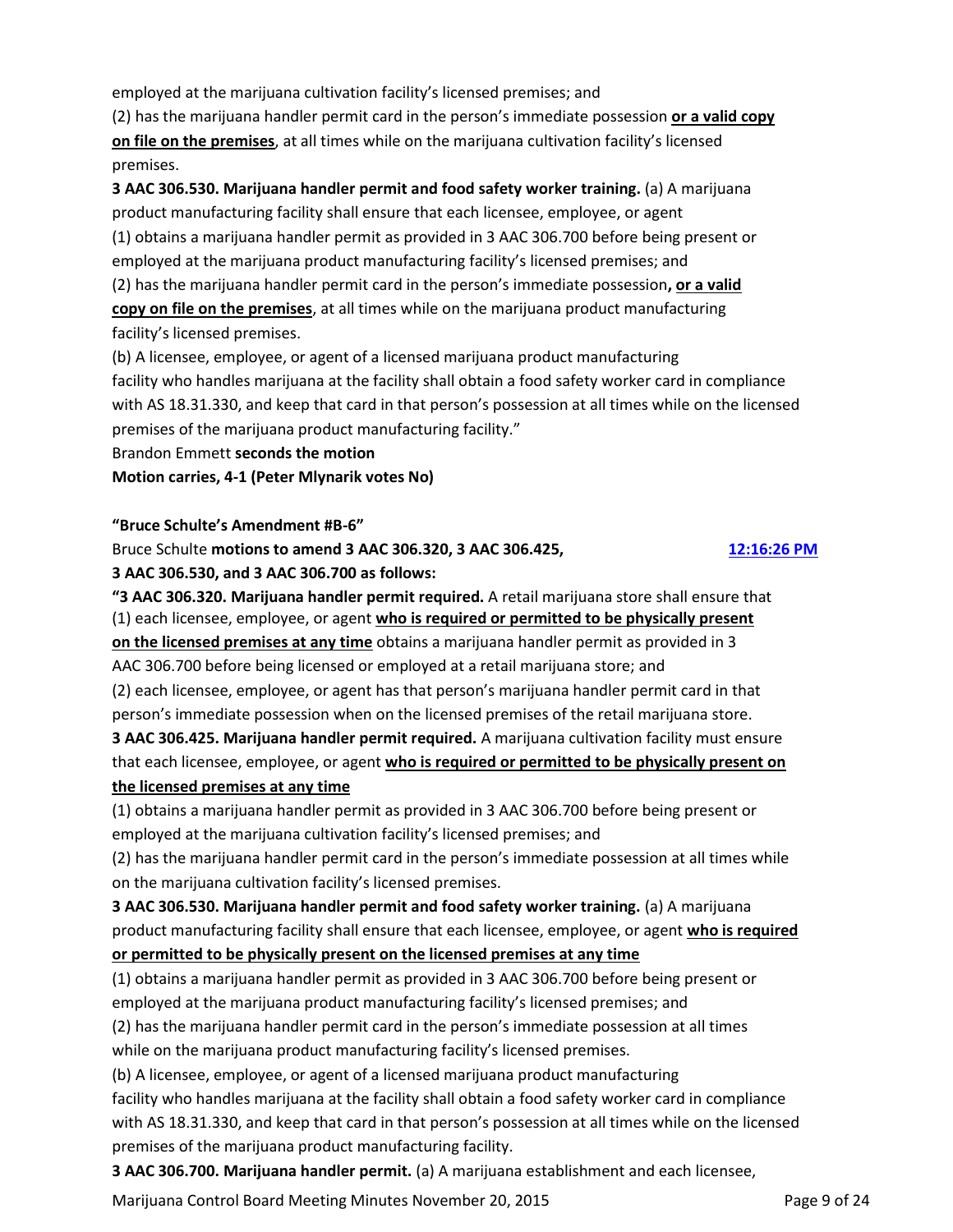employee, or agent of the marijuana establishment who sells, cultivates, manufactures, tests, or transports marijuana or a marijuana product, or who checks the identification of a consumer or visitor, shall obtain a marijuana handler permit from the board before being licensed or beginning employment at a marijuana establishment.

(b) To obtain a marijuana handler permit, a person shall complete a marijuana handler permit education course approved by the board, pass a written test demonstrating an understanding of the course material, and obtain a certificate of course completion from the course provider. An approved marijuana handler permit education course must cover at least the following topics:

(1) AS 17.37, AS 17.38, and this chapter;

(2) the effects of consumption of marijuana and marijuana products;

(3) how to identify a person impaired by consumption of marijuana;

(3) how to determine valid identification;

(4) how to intervene to prevent unlawful marijuana consumption; and

(5) the penalty for an unlawful act by a licensee, an employee, or an agent of a marijuana establishment.

(c) To obtain a marijuana handler permit, a person who has completed the marijuana handler permit course described under (b) of this section shall present the course completion certificate[, ALONG WITH A REPORT OF CRIMINAL JUSTICE INFORMATION OBTAINED FROM THE

DEPARTMENT OF PUBLIC SAFETY UNDER AS 12.62.160] to the director. The director shall issue a marijuana handler permit card valid for three years from the date of issue. A person may renew a card issued under this section by passing a written test demonstrating an understanding of the course subjects.

(d) A licensee, employee, or agent of a marijuana establishment shall keep the marijuana handler permit card described in (c) of this section in that person's immediate possession when on the licensed premises of the retail marijuana store.

(e) The board will review an approved marijuana handler permit education course at least once every three years, and may rescind approval of the course if the board finds that the education course contents are insufficient or inaccurate."

Brandon Emmett **seconds the motion**

**Motion carries unanimously**

#### **LUNCH [12:24:37 PM](ftr://?location="ABC Board"?date="20-Nov-2015"?position="12:24:37"?Data="e3e16bea")**

**"Bruce Schulte's Amendment #B-7"**

Bruce Schulte **motions to amend 3 AAC 306.345 and 3 AAC 306.355 as [1:18:48 PM](ftr://?location="ABC Board"?date="20-Nov-2015"?position="13:18:48"?Data="654de8eb") follows:**

**"3 AAC 306.345. Packaging and labeling**. (a) A retail marijuana store shall assure that (1) any marijuana sold on its licensed premises is packaged and labeled in compliance with 3 AAC 306.470 and 3 AAC 306.475, except that 3 AAC 306.470(b)(2) does not apply to the packaging of wholesale flower and bud sold by weight to a consumer; and

(2) any marijuana product sold on its licensed premises is packaged and labeled in compliance with 3 AAC 306.565 and 3 AAC 306.570, except that 3 AAC 306.565(b)(2) does not apply to the packaging of wholesale marijuana products that are not edible marijuana products.

(b) In addition to labeling requirements provided in (a) of this section, a retail marijuana store shall affix a label to each package of marijuana or marijuana product that

(1) identifies the marijuana retail store selling the marijuana product by name or distinctive logo and

Marijuana Control Board Meeting Minutes November 20, 2015 **Page 10 of 24** Page 10 of 24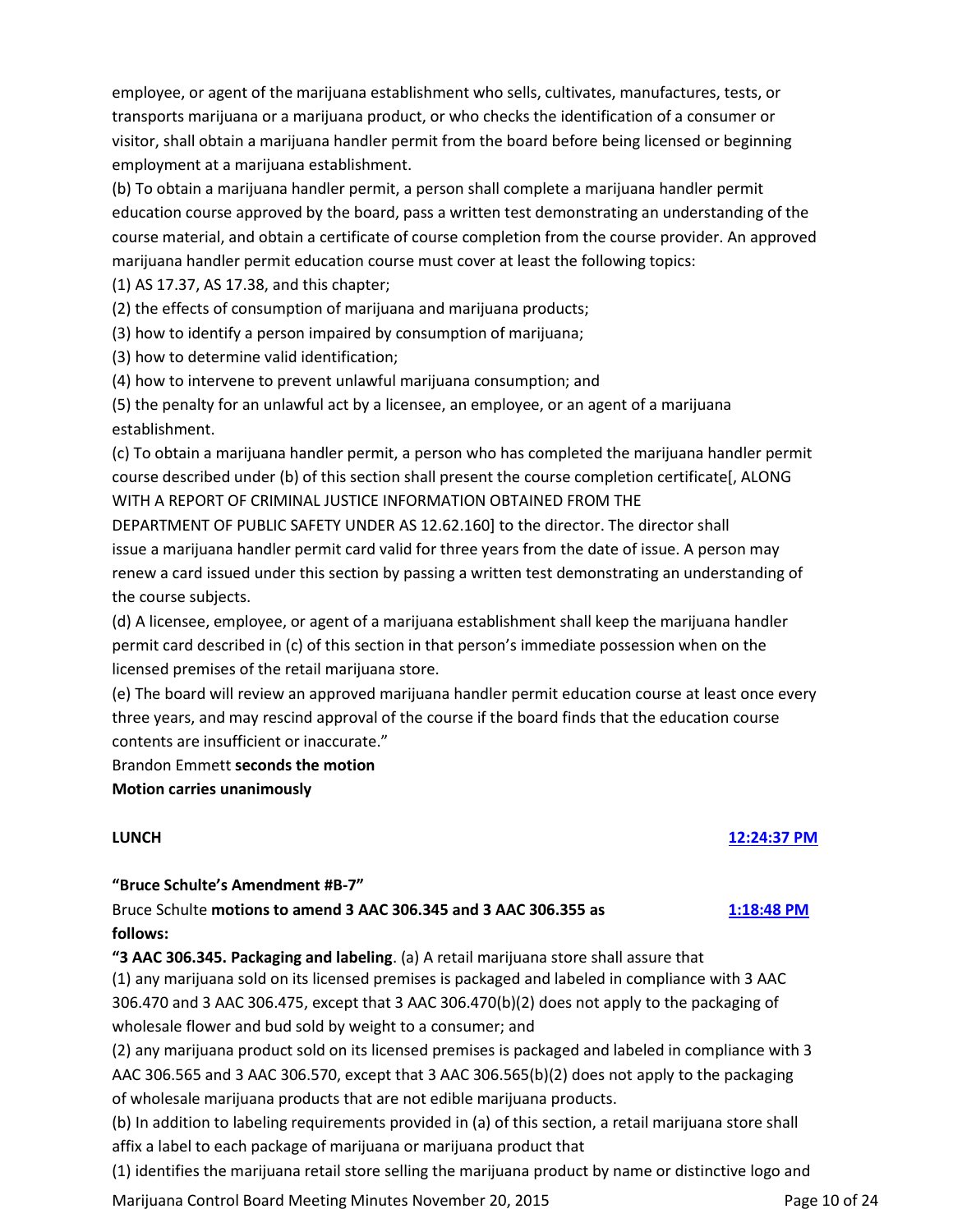marijuana establishment license number; and

(2) contains the following statements:

(A) "Marijuana has intoxicating effects and may be habit forming;"

(B) "Marijuana can impair concentration, coordination, and judgment. Do not operate a vehicle or machinery under its influence;"

(C) "There may be health risks associated with consumption of marijuana;" and

(D) "For use only by adults twenty-one and older. Keep out of the reach of children"

(E) "Marijuana should not be used by women who are pregnant or breast feeding."

#### **(3) States the total estimated amount of THC contained in the labeled product.**

**3 AAC 306.355. Limit on quantity sold.** (a) A licensed retail marijuana store shall not sell more than the following quantity of marijuana or marijuana product in a single transaction:

(1) one ounce of usable marijuana;

[(2) SIXTEEN OUNCES OF MARIJUANA-INFUSED PRODUCT IN SOLID FORM; ]

(3) seven grams of marijuana-[INFUSED] extract for inhalation, or

[(4) SEVENTY-TWO OUNCES OF MARIJUANA-INFUSED PRODUCT IN LIQUID FORM].

**(3) Marijuana or marijuana products containing more than 5600 milligrams of THC."**

Brandon Emmett **seconds the motion**

**Motion carries, 4-1 (Loren Jones votes No)**

#### **"Bruce Schulte's Amendment #B-8"**

Bruce Schulte **motions to amend 3 AAC 306.360 as follows: [1:25:24 PM](ftr://?location="ABC Board"?date="20-Nov-2015"?position="13:25:24"?Data="7ba2ed0e")**

**"3 AAC 306.360. Restriction on advertising of marijuana and marijuana products.** (a) A retail marijuana store may have no more than three signs, visible to the general public from the public right of way, that identify the store by its business name. A sign may be placed in the store's window or attached to the outside of the licensed premises. The size of each sign may not exceed 4800 square inches.

(b) An advertisement for marijuana or marijuana product may not contain any statement or illustration that

(1) is false or misleading;

(2) promotes excessive consumption;

(3) represents that the use of marijuana has curative or therapeutic effects;

(4) depicts a person under the age of 21 consuming marijuana; or

(5) includes an object or character, including a toy, a cartoon character, or any other depiction designed to appeal to a child or other person under the age of 21, that promotes consumption of marijuana.

(c) A retail marijuana store may not place an advertisement for marijuana or a marijuana product, except as provided in (a) of this section,

(1) within one thousand feet of the perimeter of any child-centered facility, including a school, daycare or other facility providing services to children, a playground or recreation center, a public park, a library, or a game arcade that is open to persons under the age of 21;

- (2) on or in a public transit vehicle or public transit shelter; or
- (3) on or in a publicly owned or operated property;
- (4) within 1000 feet of a substance or treatment facility; or

(5) on a college campus.

(d) A retail marijuana store may not use giveaway coupons [, OR DISTRIBUTE BRANDED

Marijuana Control Board Meeting Minutes November 20, 2015 **Page 11 of 24** Page 11 of 24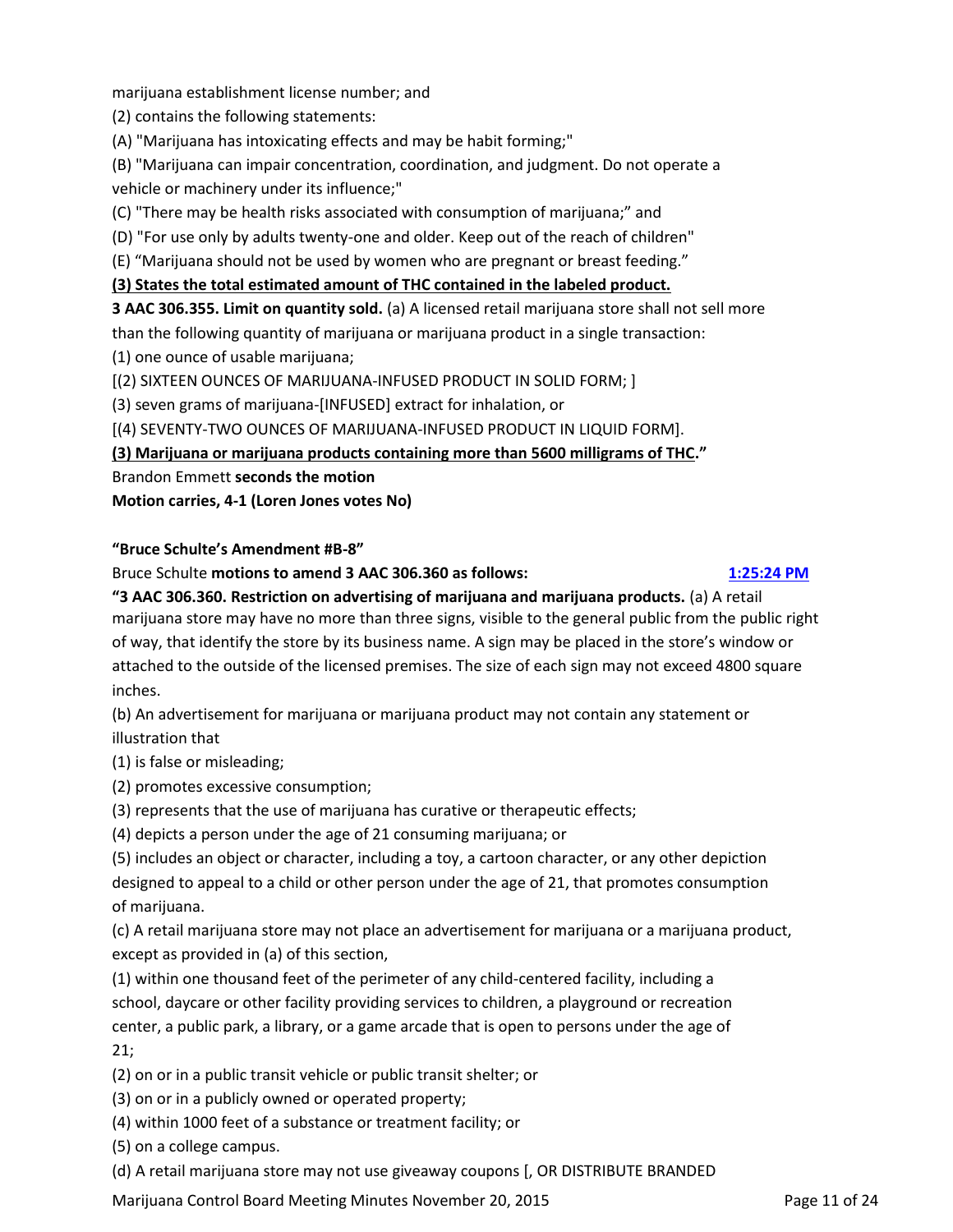MERCHANDISE] as promotional materials, or conduct promotional activities such as games or competitions to encourage sale of marijuana or marijuana products.

(e) All advertising for marijuana or any marijuana product must contain the following warnings:

(1) "Marijuana has intoxicating effects and may be habit forming;"

(2) "Marijuana can impair concentration, coordination, and judgment. Do not operate a vehicle or machinery under its influence;"

(3) "There may be health risks associated with consumption of marijuana;" and

(4) "For use only by adults twenty-one and older. Keep out of the reach of children"

(5) "Marijuana should not be used by women who are pregnant or breast feeding.""

Brandon Emmett **seconds the motion**

**Motion carries, 3-2 (Loren Jones and Peter Mlynarik vote No)**

Mark Springer **asks if Bruce Schulte would like to prioritize his amendments, [1:31:30 PM](ftr://?location="ABC Board"?date="20-Nov-2015"?position="13:31:50"?Data="7b8ba6f4") as other board members have amendments they'd like to entertain.** Bruce Schulte **agrees.**

# **"Bruce Schulte's Amendment #B-17"**

Bruce Schulte **motions to amend 3 AAC 306.525 as follows: [1:31:55 PM](ftr://?location="ABC Board"?date="20-Nov-2015"?position="13:31:50"?Data="7b8ba6f4")**

**"3 AAC 306.525. Approval of concentrates and marijuana products.** (a) A marijuana product manufacturing facility, including a marijuana concentrate manufacturing facility, must obtain the board's approval for each product it will manufacture for sale or transfer to another licensed marijuana establishment. The board will not approve

[(1) ANY MARIJUANA CONCENTRATE OR PRODUCT INTENDED FOR SALE

DIRECTLY TO A CONSUMER IF THE CONCENTRATE OR PRODUCT WILL HAVE

THC POTENCY EQUAL TO OR GREATER THAN 76 PERCENT; OR ]

(2) any product that is prohibited under 3 AAC 306.510(a)(4).

(b) An applicant for a marijuana product manufacturing facility license may request the board's approval of its intended products with a new license application by including, in its operating plan (1) a photograph, drawing, or graphic representation of the expected appearance of each final product; and

(2) the proposed standard production procedure and detailed manufacturing process for each product.

(c) A licensed marijuana product manufacturing facility may at any time submit a new product approval request to the board on a form the board prescribes along with a fee of \$250.

(d) A licensed marijuana product manufacturing facility shall keep its ingredient list and potency limits for any food product containing marijuana on file at the marijuana product manufacturing facility's licensed premises. The ingredient list and potency limits for any product manufactured at the facility must be made available for inspection on request by the director, or an employee or agent of the board."

Brandon Emmett **seconds the motion**

**Motion carries, 3-2 (Peter Mlynarik and Loren Jones vote No)**

# **"Bruce Schulte's Amendment #B-18"**

Bruce Schulte **motions to amend 3 AAC 306.560 as follows: [1:44:09 PM](ftr://?location="ABC Board"?date="20-Nov-2015"?position="13:44:09"?Data="c4ff5a06")**

**"3 AAC 306.560. Potency limits per serving and package [TRANSACTION] for edible marijuana products.** (a) A marijuana product manufacturing facility may not prepare any product

Marijuana Control Board Meeting Minutes November 20, 2015 **Page 12 of 24** Page 12 of 24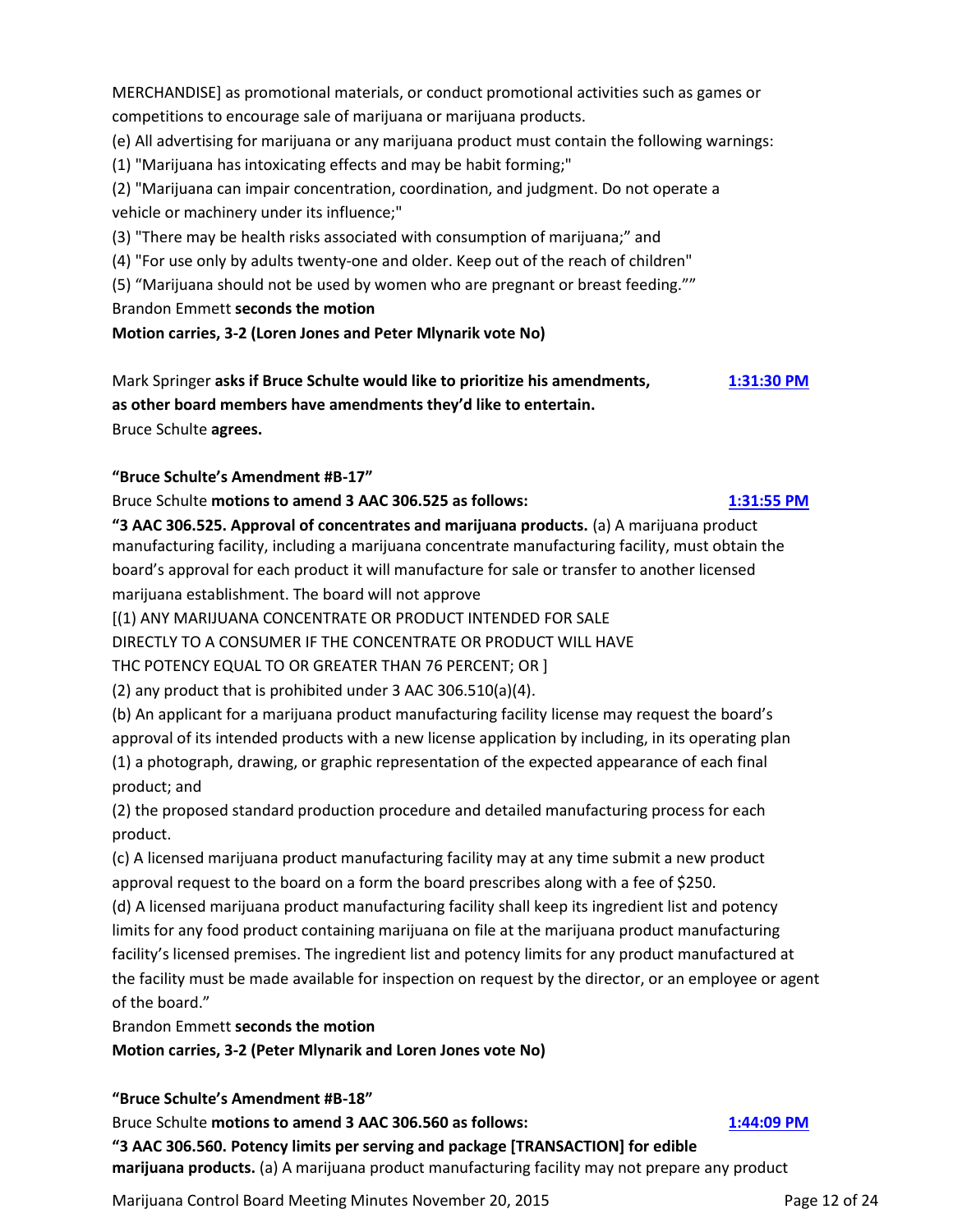with potency levels exceeding the following, as tested in compliance with 3 AAC 306.645: (1) for a single serving of marijuana product, [FIVE] **ten** milligrams active tetrahydrocannabinol (THC) or Delta 9;

(2) in a single packaged unit of marijuana product to be eaten or swallowed, not more than ten servings, or [FIFTY] **one hundred** milligrams of active THC or Delta 9; the THC content must be homogenous, or evenly distributed throughout the marijuana infused product." Brandon Emmett **seconds the motion**

**Motion fails, 2-3 (Brandon Emmett and Bruce Schulte vote Yes)**

### **"Bruce Schulte's Amendment #B-19"**

Bruce Schulte **informs the Chair that in the interest in saving time, he had [1:50:33 PM](ftr://?location="ABC Board"?date="20-Nov-2015"?position="13:50:33"?Data="bf9824d9") another amendment that would propose a single-serving potency limit of 25mg for medical marijuana card holders, but he doesn't think the Board is going to get there, and he's also been advised that it may not be supported legally, so he's going to put it on the back of the pile.**

### **"Bruce Schulte's Amendment #B-15"**

Bruce Schulte **motions to amend 3 AAC 306.510 as follows: [1:50:57 PM](ftr://?location="ABC Board"?date="20-Nov-2015"?position="13:50:33"?Data="bf9824d9")**

**"3 AAC 306.510. Acts prohibited at marijuana product manufacturing facility.** (a) A licensed marijuana product manufacturing facility, including a licensed marijuana concentrate manufacturing facility, may not

(1) sell, deliver, distribute, or transfer marijuana, marijuana concentrate, or a marijuana product directly to a consumer, with or without compensation;

(2) sell marijuana, marijuana concentrate, or a marijuana product that is not manufactured,

packaged, and labeled in compliance with 3 AAC 306.500 – 3 AAC 306.570;

(3) allow any person, including a licensee, employee, or agent, to consume marijuana,

marijuana concentrate, or a marijuana product on its licensed premises;

(4) manufacture or sell any product that

(A) is an adulterated food or drink;

(B) is a marijuana product containing any food that requires temperature-controlled storage to keep it safe for human consumption;

(C) closely resembles any familiar food or drink item including candy; or

(D) is packaged to look like candy, or in bright colors or with cartoon characters or other pictures or images that would appeal to children; and

[(5) OPERATE IN A LOCATION THAT IS A RETAIL OR WHOLESALE FOOD ESTABLISHMENT.]

(b) In this section, "closely resemble" or "look like" means the product or its packaging has a shape, color, markings, or decorative patterns that are familiar to the public from a widely distributed branded food product, so that the marijuana product could easily be mistaken for that branded product, especially by children.

(c) A marijuana product manufacturing facility may not accept any marijuana from a marijuana cultivation facility or another marijuana product manufacturing facility unless

(1) all marijuana in the shipment is properly identified with a label generated in the marijuana inventory tracking system of the licensed marijuana establishment that provided the marijuana; and

(2) a valid transport manifest showing the source and destination of the marijuana is attached

Marijuana Control Board Meeting Minutes November 20, 2015 **Page 13 of 24** Page 13 of 24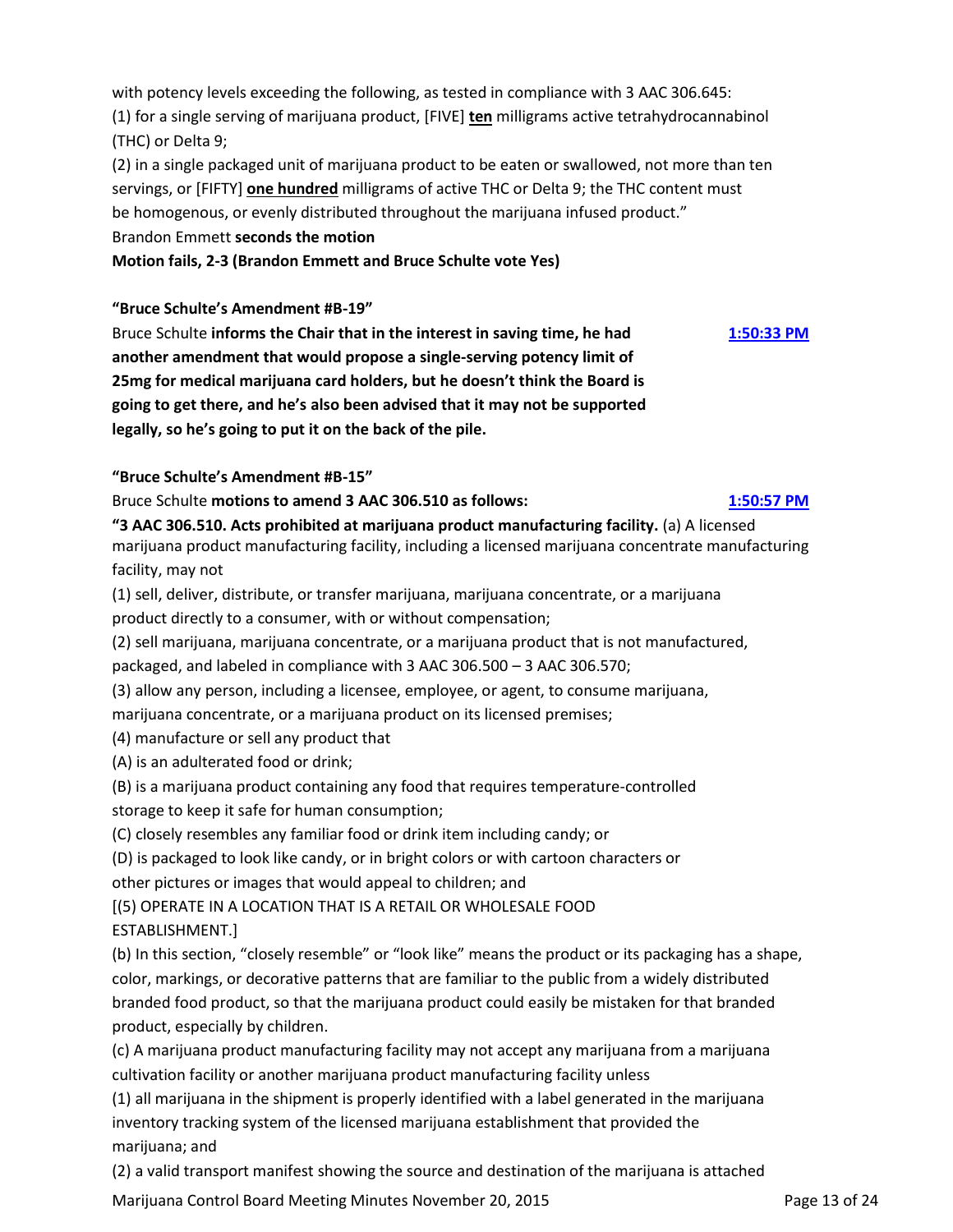to the shipment.

(d) A marijuana product manufacturing facility may not purchase or receive any marijuana from a marijuana cultivation facility, or another marijuana product manufacturing facility unless it receives evidence that tax due under AS 43.61.010 has been paid. If a marijuana product manufacturing facility has marijuana on its premises without a certificate showing the excise tax imposed under AS 43.61.010 has been paid on that marijuana, the marijuana product manufacturing facility is liable for payment of the tax."

Brandon Emmett **seconds the motion**

### **Motion carries, 3-2 (Peter Mlynarik and Loren Jones vote No)**

### **"Bruce Schulte's Amendment #B-14"**

# Bruce Schulte **motions to amend 3 AAC 306.345, 3 AAC 306.470, and [2:09:16 PM](ftr://?location="ABC Board"?date="20-Nov-2015"?position="14:09:16"?Data="5cc1d14f") 3 AAC 306.565 as follows:**

**"3 AAC 306.345. Packaging and labeling**. (a) A retail marijuana store shall assure that (1) any marijuana sold on its licensed premises is packaged and labeled in compliance with 3 AAC 306.470 and 3 AAC 306.475, except that 3 AAC 306.470(b)(2) does not apply to the packaging of wholesale flower and bud sold by weight to a consumer; and (2) any marijuana product sold on its licensed premises is packaged and labeled in compliance with 3 AAC 306.565 and 3 AAC 306.570, except that 3 AAC 306.565(b)(2) does not apply to the packaging of wholesale marijuana products that are not edible marijuana products.

# **(3) All marijuana products must be packaged in opaque, re-sealable, child-resistant packaging upon exiting the retail premises. Exit packaging must be designed or constructed in compliance with 16 C.F.R. 1700.01 – 1700.20, as amended Dec.30, 1983 to be significantly difficult for children under five years of age to open; but not normally difficult for adults to use properly;**

(b) In addition to labeling requirements provided in (a) of this section, a retail marijuana store shall affix a label to each package of marijuana or marijuana product that

(1) identifies the marijuana retail store selling the marijuana product by name or distinctive logo and marijuana establishment license number; and

(2) contains the following statements:

(A) "Marijuana has intoxicating effects and may be habit forming;"

(B) "Marijuana can impair concentration, coordination, and judgment. Do not operate a vehicle or machinery under its influence;"

(C) "There may be health risks associated with consumption of marijuana;" and

(D) "For use only by adults twenty-one and older. Keep out of the reach of children"

(E) "Marijuana should not be used by women who are pregnant or breast feeding."

# **(3) States the total estimated amount of THC contained in the labeled product.**

**3 AAC 306.470. Packaging of marijuana.** (a) A licensed marijuana cultivation facility, including a marijuana cultivation broker facility, shall package its marijuana bud and flower for sale as follows:

(1) to a retail marijuana store, either

(A) in a package not exceeding one ounce for resale to consumers without additional handling by the retail marijuana store except to add the retail marijuana store's own identifying name or logo and license number; or

(B) in a wholesale package not exceeding five pounds for re - packaging by the retail

Marijuana Control Board Meeting Minutes November 20, 2015 **Page 14 of 24** Page 14 of 24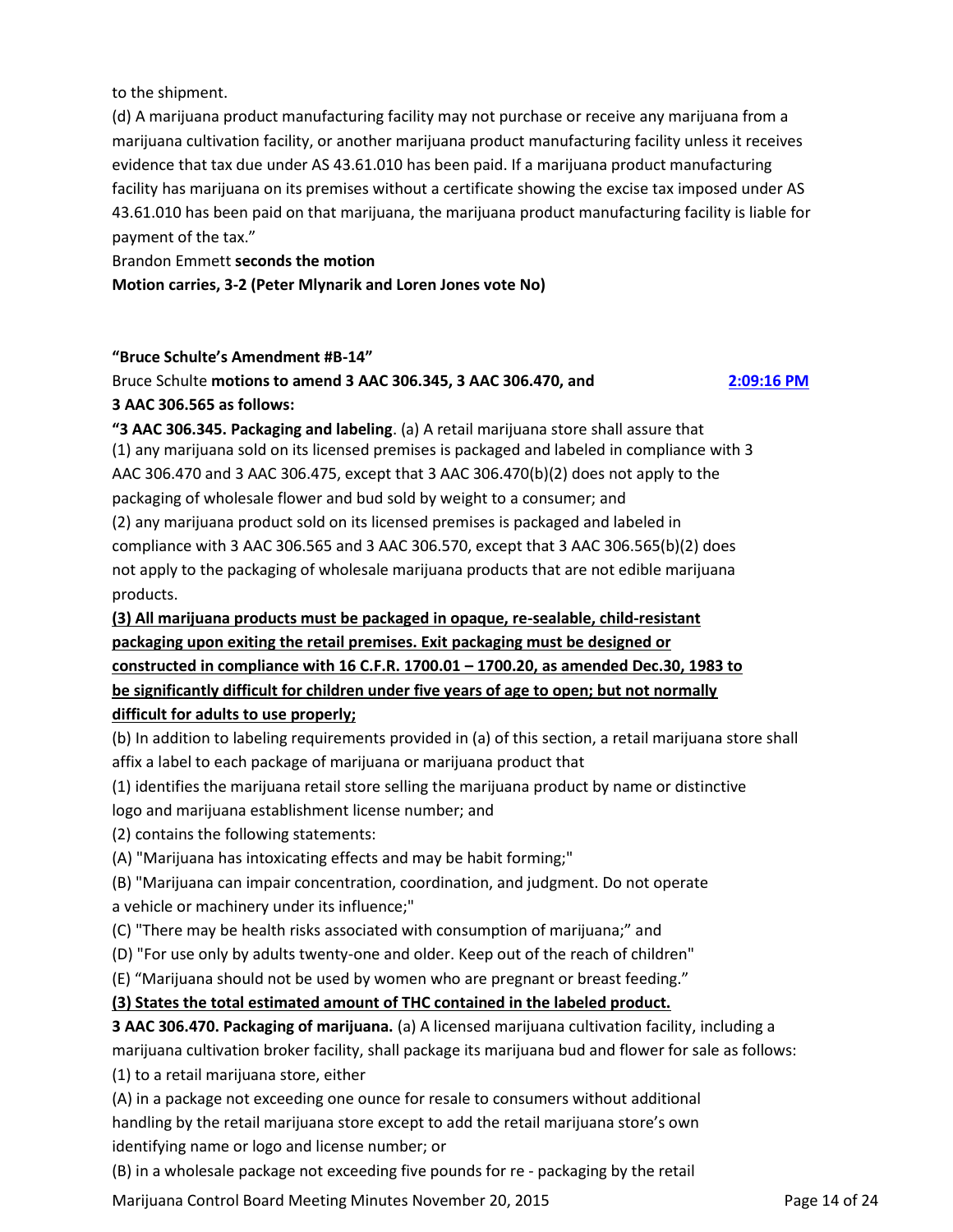marijuana store; or

(2) to a marijuana product manufacturing facility in a wholesale package not exceeding five pounds, consisting of a single strain or a mixture of strains as identified on the label.

(b) When a licensed marijuana cultivation facility packages marijuana for a retail marijuana store to

sell to a consumer without re-packaging, the [PACKAGING MUST BE DESIGNED OR

CONSTRUCTED IN COMPLIANCE WITH 16 C.F.R. 1700.01 – 1700.20, AS AMENDED

DEC.30, 1983 TO BE SIGNIFICANTLY DIFFICULT FOR CHILDREN UNDER FIVE YEARS

OF AGE TO OPEN; BUT NOT NORMALLY DIFFICULT FOR ADULTS TO USE PROPERLY.

THE] packaging may not have any printed images, including cartoon characters, that specifically

target individuals under the age of 21. In addition, the packaging must

(1) protect the product from contamination and must not impart any toxic or damaging substance to the marijuana;

[(2) BE FOUR MIL OR GREATER THICKNESS PLASTIC, HEAT SEALED, AND WITH

NO EASY-OPEN CORNER, DIMPLE OR FLAP;

(3) BE OPAQUE SO THAT THE PRODUCT CANNOT BE SEEN WITHOUT OPENING THE PACKAGING MATERIAL.]

(c) Each package prepared in compliance with this section must be identified by a tracking label generated for tracking by the marijuana cultivation facility's marijuana inventory control system. (d) A marijuana cultivation facility shall prepare marijuana for transport or transfer to another marijuana establishment by

(1) placing marijuana packaged in compliance with (a) - (c) of this section within a sealed, tamper-evident shipping container;

(2) affixing a label in compliance with 3 AAC 306.475 to the shipping container; and

(3) generating a transport manifest from the marijuana cultivation facility's marijuana inventory system; the transport manifest must remain with the marijuana at all times while being transported, and a copy must be given to the licensed marijuana establishment that receives the shipment.

**3 AAC 306.565. Packaging of marijuana products.** (a) A marijuana product manufacturing facility shall observe the potency limits set out in 3 AAC 306.560 in packaging each product for resale by a retail marijuana store.

(b) A container or packaging for any edible marijuana product produced by a marijuana product manufacturing facility [MUST BE DESIGNED OR CONSTRUCTED IN COMPLIANCE WITH 16

C.F.R. 1700.01 – 1700.20, AS AMENDED DEC. 30, 1983 TO BE SIGNIFICANTLY DIFFICULT

FOR CHILDREN UNDER FIVE YEARS OF AGE TO OPEN; BUT NOT NORMALLY

DIFFICULT FOR ADULTS TO USE PROPERLY. THE CONTAINER OR PACKAGING] may not

have any printed images, including cartoon characters, that specifically target individuals under the age of 21. In addition, the packaging must

(1) protect the product from contamination and not impart any toxic or damaging substance to the product;

[(2) BE FOUR MIL OR GREATER THICKNESS PLASTIC, HEAT SEALED AND WITH NO

EASY-OPEN CORNER, DIMPLE OR FLAP; MARIJUANA PRODUCT IN LIQUID FORM MAY ALSO BE SEALED USING A METAL CROWN PRODUCT;

(3) BE OPAQUE SO THAT THE PRODUCT CANNOT BE SEEN WITHOUT OPENING THE PACKAGING MATERIAL;

(4) IF THE MARIJUANA PACKAGE CONTAINS MULTIPLE SERVINGS OR IS INTENDED FOR MORE THAN A SINGLE USE, THE PACKAGING MUST BE RESEALABLE TO

Marijuana Control Board Meeting Minutes November 20, 2015 **Page 15 of 24** Page 15 of 24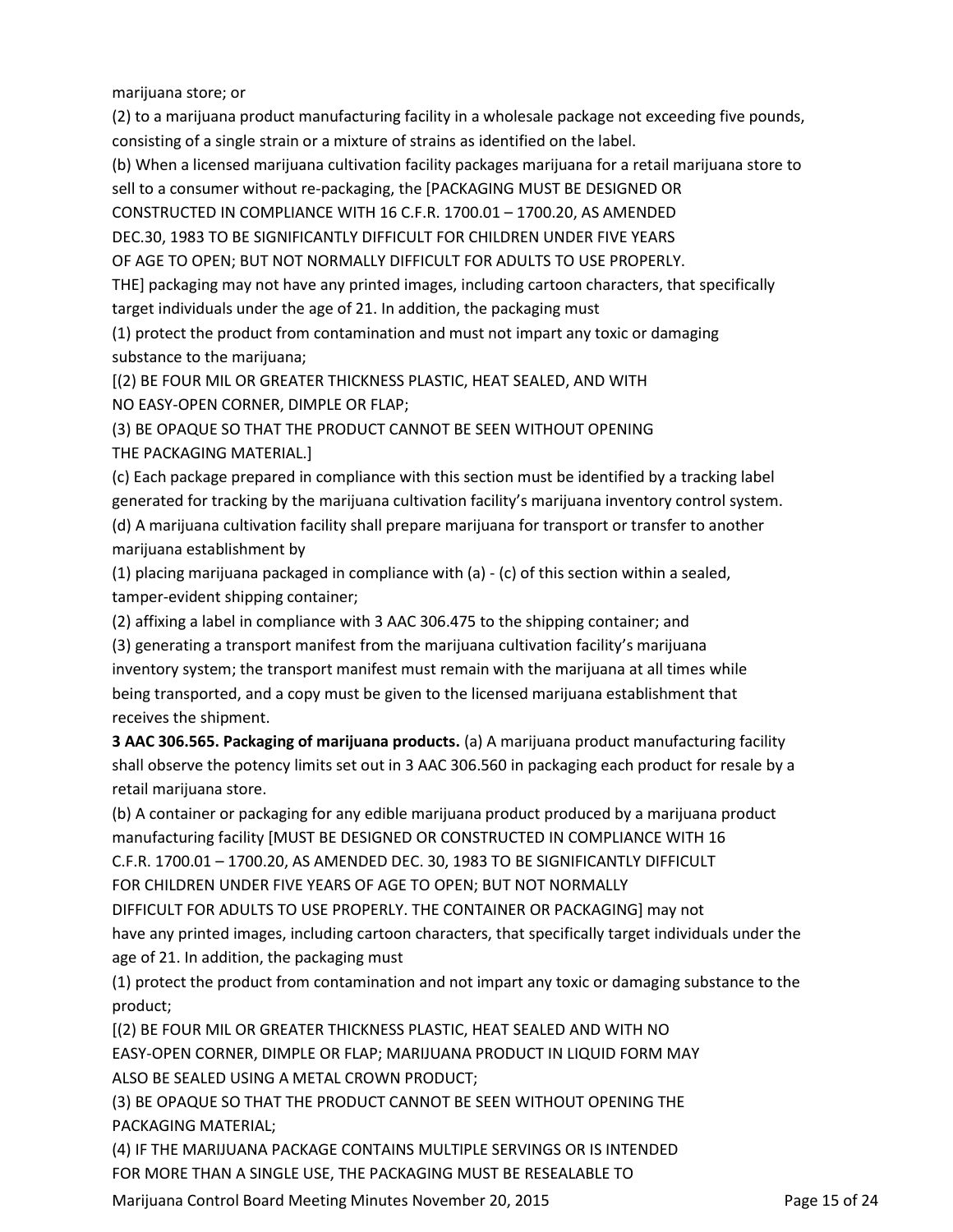# CHILDPROOF STANDARDS IN COMPLIANCE WITH C.F.R. 1700.01 – 1700.20, AS

# AMENDED DEC. 30, 198; AND]

(5) if the marijuana product contains multiple servings, the product itself must have markings or demarcations clearly delineating each serving of the product. For liquid marijuana products with multiple servings the packaging must indicate the number and size of individual servings.

(c) A licensed marijuana product manufacturing facility may transfer marijuana products that are not edible marijuana products to another licensed facility in wholesale packages not to exceed 5 pounds. (d) Each packaged marijuana product must be identified by a tracking label generated by the marijuana product manufacturing facility's marijuana inventory control system.

(e) A licensed marijuana product manufacturing facility shall prepare marijuana products for transfer to another marijuana establishment by

(1) placing marijuana products within a sealed, tamper-evident shipping container;

(2) affixing a label that complies with 3 AAC 306.570(d) to the shipping container; and

(3) generating a transport manifest from the marijuana product manufacturing facility's marijuana inventory system; the transport manifest must remain with the marijuana products at all times while being transported, and a copy must be given to the licensed marijuana establishment that receives the shipment."

Brandon Emmett **seconds the motion**

**Motion carries, 4-1 (Peter Mlynarik votes No)**

Bruce Schulte **informs the Chair that he's worked diligently to weed out his [2:18:39 PM](ftr://?location="ABC Board"?date="20-Nov-2015"?position="14:18:39"?Data="3d0d4743") amendments. He has three that he thinks are pertinent, however, two of them relate to an amendment that Mr. Mlynarik has, so he's going to defer to Mr. Mlynarik for those. He only has one more that he'd like to introduce.**

**"Bruce Schulte's Amendment #B-16"**

Bruce Schulte **motions to amend 3 AAC 306.510 as follows: [2:18:59 PM](ftr://?location="ABC Board"?date="20-Nov-2015"?position="14:18:39"?Data="3d0d4743")**

**"3 AAC 306.510. Acts prohibited at marijuana product manufacturing facility.** (a) A licensed marijuana product manufacturing facility, including a licensed marijuana concentrate manufacturing facility, may not

(1) sell, deliver, distribute, or transfer marijuana, marijuana concentrate, or a marijuana product directly to a consumer, with or without compensation;

(2) sell marijuana, marijuana concentrate, or a marijuana product that is not manufactured, packaged, and labeled in compliance with 3 AAC 306.500 – 3 AAC 306.570;

(3) allow any person, including a licensee, employee, or agent, to consume marijuana,

marijuana concentrate, or a marijuana product on its licensed premises;

- (4) manufacture or sell any product that
- (A) is an adulterated food or drink;

[(B) IS A MARIJUANA PRODUCT CONTAINING ANY FOOD THAT

REQUIRES TEMPERATURE-CONTROLLED STORAGE TO KEEP IT SAFE

FOR HUMAN CONSUMPTION;]

(C) closely resembles any familiar food or drink item including candy; or

(D) is packaged to look like candy, or in bright colors or with cartoon characters or

other pictures or images that would appeal to children; and (5) operate in a location

that is a retail or wholesale food establishment.

(b) In this section, "closely resemble" or "look like" means the product or its packaging has a shape,

Marijuana Control Board Meeting Minutes November 20, 2015 **Page 16 of 24** Page 16 of 24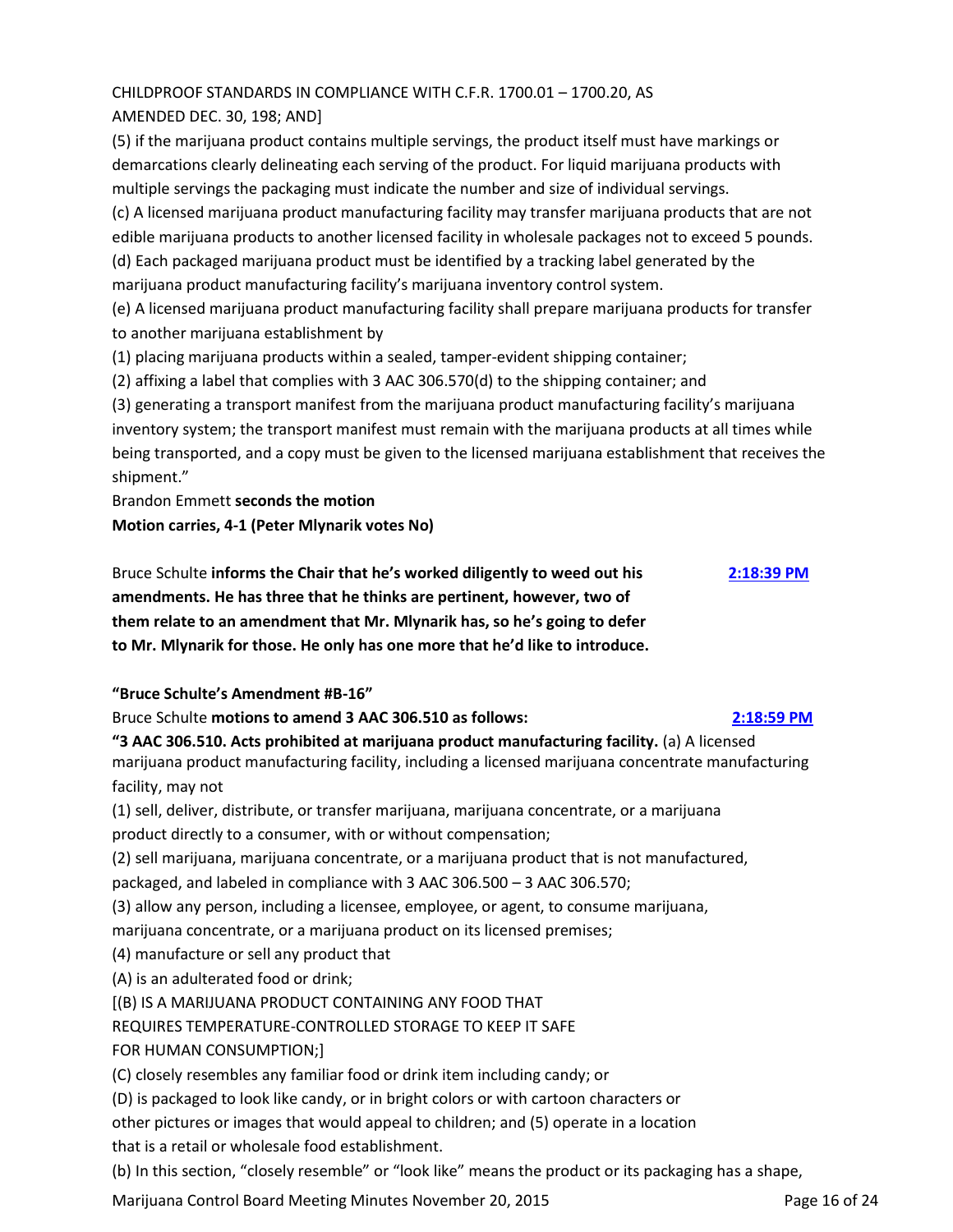color, markings, or decorative patterns that are familiar to the public from a widely distributed branded food product, so that the marijuana product could easily be mistaken for that branded product, especially by children.

(c) A marijuana product manufacturing facility may not accept any marijuana from a marijuana cultivation facility or another marijuana product manufacturing facility unless

(1) all marijuana in the shipment is properly identified with a label generated in the marijuana inventory tracking system of the licensed marijuana establishment that provided the marijuana; and (2) a valid transport manifest showing the source and destination of the marijuana is attached to the shipment.

(d) A marijuana product manufacturing facility may not purchase or receive any marijuana from a marijuana cultivation facility, or another marijuana product manufacturing facility unless it receives evidence that tax due under AS 43.61.010 has been paid. If a marijuana product manufacturing facility has marijuana on its premises without a certificate showing the excise tax imposed under AS 43.61.010 has been paid on that marijuana, the marijuana product manufacturing facility is liable for payment of the tax."

Brandon Emmett **seconds the motion Motion carries unanimously**

Harriet Milks **asks Mr. Schulte about his proposed amendment B-20. [2:22:20 PM](ftr://?location="ABC Board"?date="20-Nov-2015"?position="14:25:07"?Data="d9261b9e")** Bruce Schulte **confirms that in the interest of saving time, he decided not to talk about certain proposed amendments (B-9, B-10, B-11, B-12, B-13, and B-20). He has a resolution that he would like to discuss later, but he's going to yield to the other Board members for now.**

**"Brandon Emmett's Amendment #E-1"**

Brandon Emmett **motions to amend 3 AAC 306.015(a) to add at the end of the [2:25:07 PM](ftr://?location="ABC Board"?date="20-Nov-2015"?position="14:25:07"?Data="d9261b9e") last sentence in subsection (a) the following text: "unless information required by the board, such as, but not limited to, that person's name and address, is provided in the license application."** Bruce Schulte **seconds the motion** Loren Jones **asks for confirmation from Mr. Emmett about whether the Board is considering only the changes to (a), or if the addition of (f) is included.** Brandon Emmett **confirms that the added subsection (f) with the following language is also part of his amendment for the Board to consider: "(f)Any partner or ownership of the proposed marijuana establishment and not an accredited investor must agree to provide any and all information requested by the Marijuana Control Board, including name, address, date of birth, and criminal history report. Cost of such report shall be paid for by the applicant." Motion fails, 2-3 (Bruce Schulte and Brandon Emmett vote Yes) "Loren Jones's Amendment #1"** Loren Jones **motions to amend 3 AAC 306.010 to insert a subsection that [2:49:14 PM](ftr://?location="ABC Board"?date="20-Nov-2015"?position="14:49:14"?Data="f5ce22bb")**

**reads: "The board will not issue a marijuana establishment license if the**

Marijuana Control Board Meeting Minutes November 20, 2015 **Page 17 of 24** Page 17 of 24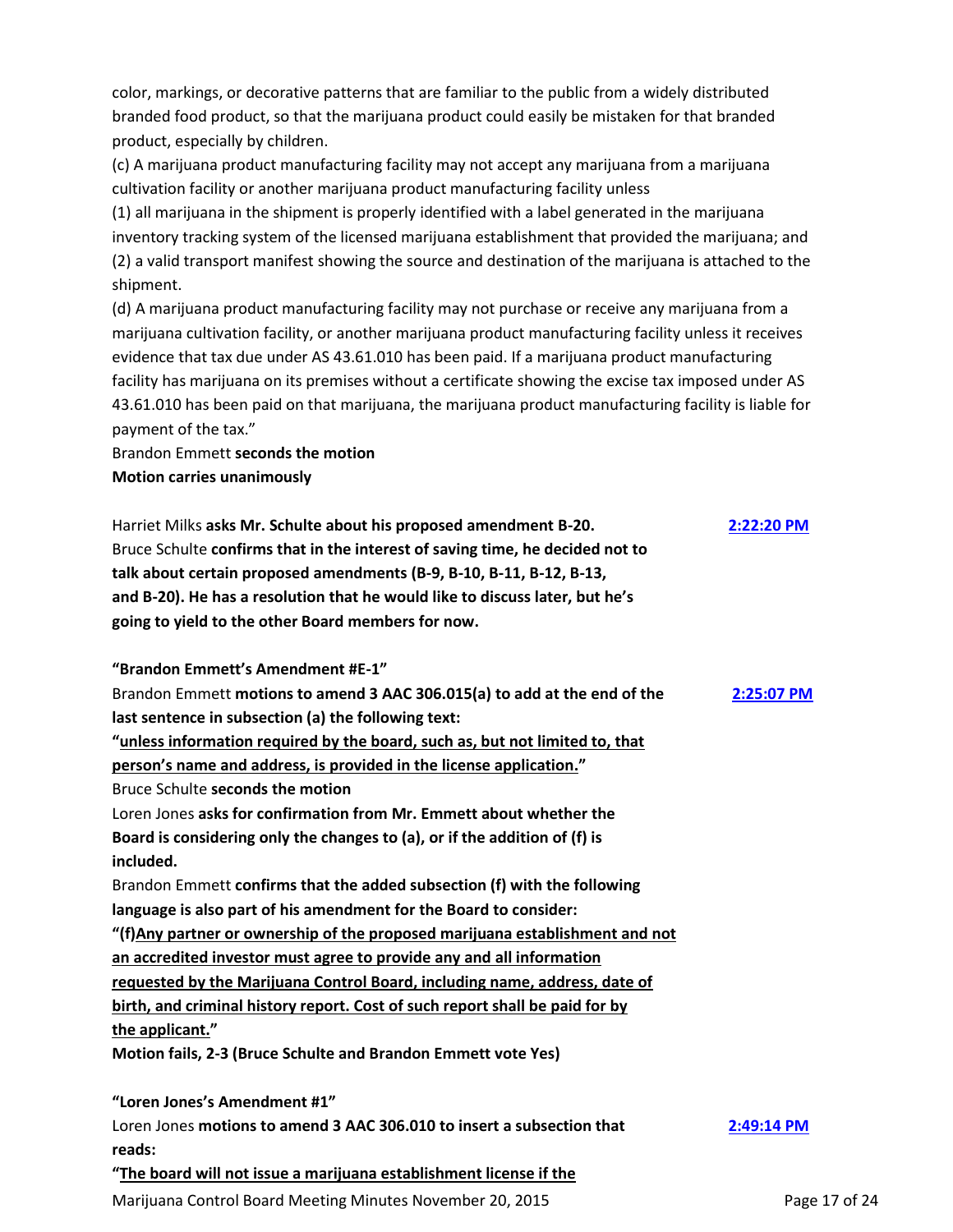**licensed premises will be located in a liquor licensed premises."** Peter Mlynarik **seconds the motion Motion carries unanimously**

**"Peter Mlynarik's Amendment #1"** Peter Mlynarik **motions to strike the marijuana cultivation broker facility [2:52:38 PM](ftr://?location="ABC Board"?date="20-Nov-2015"?position="14:52:38"?Data="91958b90") license type and all references including those in the following sections and subsections: 3 AAC 306.415 3 AAC 306.100(d) 3 AAC 306.400(a) 3 AAC 306.410(a) and (b) 3 AAC 306.420(c) 3 AAC 306.455(d) 3 AAC 306.470(a) 3 AAC 306.480(b) 3 AAC 306.505(a) 3 AAC 306.750(a)** Bruce Schulte **seconds the motion** Peter Mlynarik **confirms that the intent of his amendment is to have the limited marijuana cultivation facility's privileges and prohibited acts be copied from the standard marijuana cultivation facility, with the only two differences being the size limitation and the licensing fees. Motion carries unanimously "Peter Mlynarik's Amendment #2"** Peter Mlynarik **motions to amend 3 AAC 306.350(a) to add "photo" before [3:04:33 PM](ftr://?location="ABC Board"?date="20-Nov-2015"?position="15:04:33"?Data="7d419a57")** *"identification".* Brandon Emmett **seconds the motion Motion carries unanimously "Peter Mlynarik's Amendment #3"** Peter Mlynarik **motions to amend 3 AAC 306.310(a) to add a new subsection [3:07:08 PM](ftr://?location="ABC Board"?date="20-Nov-2015"?position="15:07:08"?Data="c7e3d4fb") that reads: "to any person that is under the influence of an alcoholic beverage, inhalant, or controlled substance;"** Loren Jones **seconds the motion Motion carries unanimously "Peter Mlynarik's Amendment #4"** Peter Mlynarik **motions to amend 3 AAC 306.475(b)(1) by adding the [3:11:22 PM](ftr://?location="ABC Board"?date="20-Nov-2015"?position="15:11:22"?Data="732da9bc") following language to the end of the subsection: "including any pesticide, herbicide, or fungicide that was used;"** Brandon Emmett **seconds the motion Motion carries unanimously**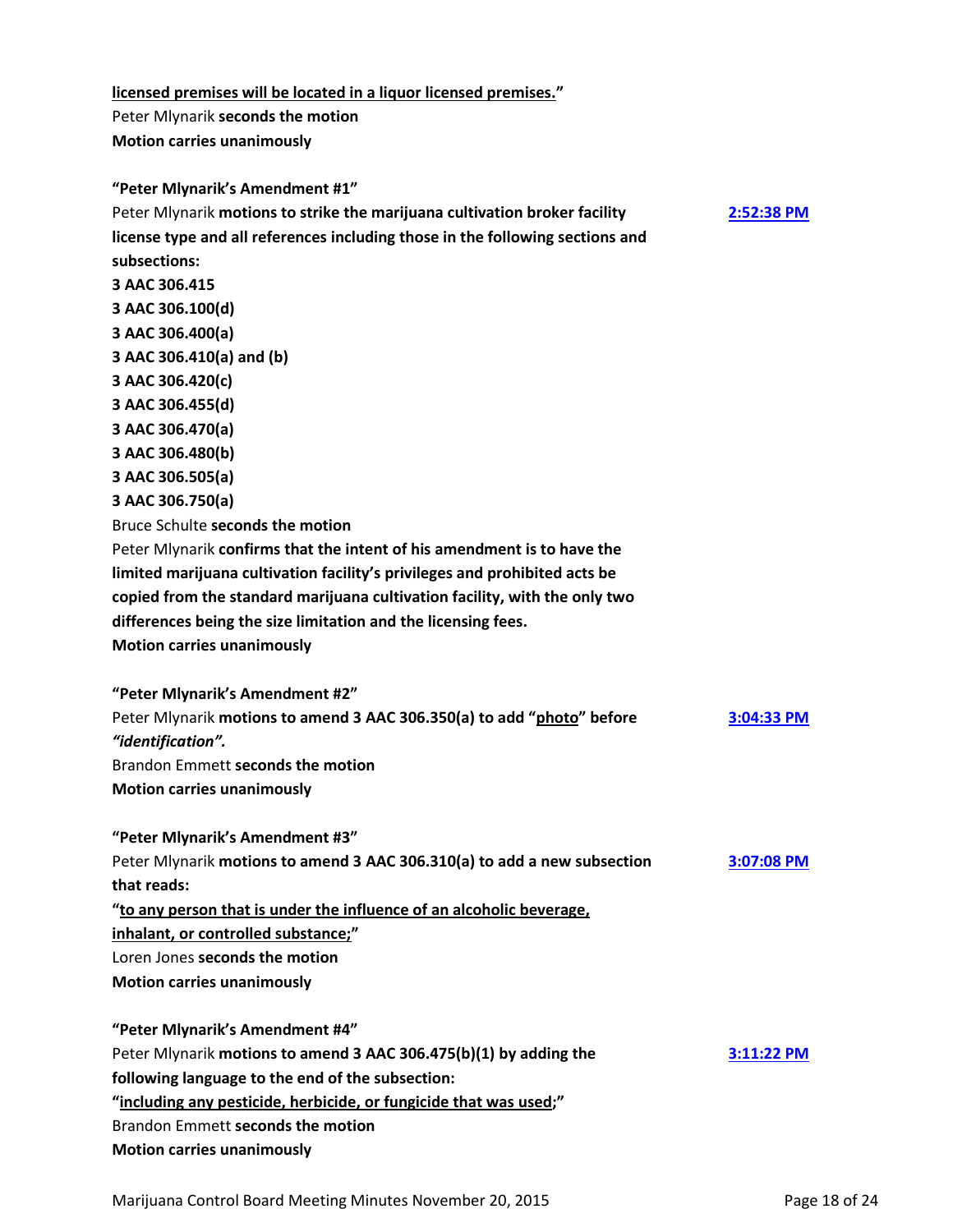#### **"Peter Mlynarik's Amendment #5"**

Peter Mlynarik **motions to amend 3 AAC 306.830 to the following: [3:16:14 PM](ftr://?location="ABC Board"?date="20-Nov-2015"?position="15:16:14"?Data="320e9fb7")**

**"3 AAC 306.830. Seizure of marijuana or marijuana product.** (a**)** The director, an enforcement agent, an employee of the board, or a peace officer acting in an official capacity, may seize marijuana or any marijuana product from a licensed **or previously licensed** marijuana establishment if the marijuana establishment has

(1) any marijuana or marijuana product not properly logged into the marijuana establishment's marijuana inventory tracking system;

(2) any adulterated marijuana food or drink product forbidden under 3 AAC 306.510(a)(4); or (3) any marijuana or marijuana product that is not properly packaged and labeled as provided in 3 AAC 306.465 and 3 AAC 306.470 or 3 AAC 306.565 and 3 AAC 306.570.

**(4) not renewed its license per the requirements set forth in 3 AAC 306.035"** 

Loren Jones **seconds the motion**

**Motion carries unanimously**

### **"Peter Mlynarik's Amendment #6"**

Peter Mlynarik **motions to amend 3 AAC 306.020(b)(8) to the following: [3:19:26 PM](ftr://?location="ABC Board"?date="20-Nov-2015"?position="15:19:26"?Data="ef987e1f")** "(8)the address of the premises **to include GPS coordinates** where the applicant intends to operate a marijuana establishment; and a detailed diagram of the proposed licensed premises; the diagram must show all entrances and boundaries of the premises, restricted access areas, and storage areas;" Bruce Schulte **seconds the motion**

**Motion carries, 3-2 (Brandon Emmett and Bruce Schulte vote No)**

# **"Peter Mlynarik's Amendment #7" [3:24:54 PM](ftr://?location="ABC Board"?date="20-Nov-2015"?position="15:24:54"?Data="daf4df6c")**

Peter Mlynarik **decides to skip this proposed amendment as this section has already been amended.**

# **"Peter Mlynarik's Amendment #8" [3:25:08 PM](ftr://?location="ABC Board"?date="20-Nov-2015"?position="15:24:54"?Data="daf4df6c")**

Peter Mlynarik **decides to skip this proposed amendment.**

# **"Peter Mlynarik's Amendment #9"**

#### Peter Mlynarik **motions to amend 3 AAC 306.640(a) to the following: [3:25:19 PM](ftr://?location="ABC Board"?date="20-Nov-2015"?position="15:24:54"?Data="daf4df6c")**

"An applicant for a marijuana testing facility license and a licensed marijuana testing facility must have a written procedures manual with detailed instructions explaining how to perform each testing method the applicant or marijuana testing facility uses, and minimum standards for each test. The written procedures manual must be available to each employee of the marijuana testing facility at all times. A standard operating procedures manual must cover at least the following procedures:

(1) sample preparation; **for each matrix that will be tested;**

(2) reagent, solution, and reference standard preparation;

- (3) instrument setup, where applicable;
- (4) standardization of volumetric reagent solutions, as applicable;
- (5) data acquisition; [AND]
- (6) calculation of results**;**[.]

# **(7) identification criteria;**

#### **(8) QC frequency;**

#### **(9) QC acceptance criteria; and**

Marijuana Control Board Meeting Minutes November 20, 2015 **Page 19 of 24** Page 19 of 24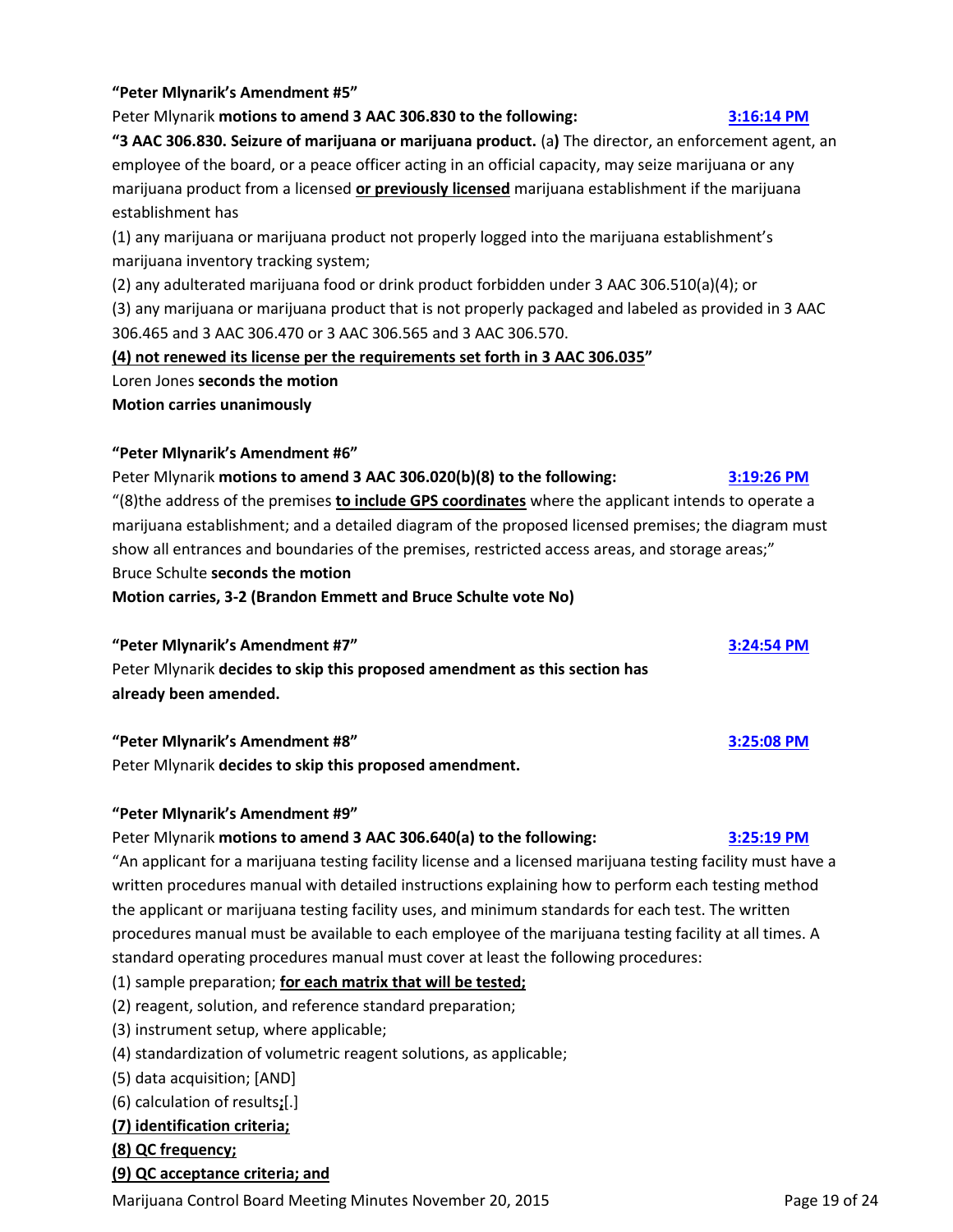| (10) corrective action protocol."                                          |              |
|----------------------------------------------------------------------------|--------------|
| Loren Jones seconds the motion                                             |              |
| Motion carries, 4-1 (Brandon Emmett votes No)                              |              |
| Peter Mlynarik confirms that "QC" stands for quality control               |              |
| "Peter Mlynarik's Amendment #10"                                           |              |
| Peter Mlynarik motions to amend 3 AAC 306.645(b)(3) to change the          | 3:29:40 PM   |
| acceptable limits per gram for Benzene to be .025 Parts Per Million (PPM)  |              |
| instead of 1 Parts Per Million (PPM) and remove the reference to           |              |
| Colorado's Rule R 605.                                                     |              |
| Bruce Schulte seconds the motion                                           |              |
| <b>Motion carries unanimously</b>                                          |              |
| <b>BREAK</b>                                                               | $3:32:29$ PM |
| "Peter Mlynarik's Amendment #11"                                           |              |
| Peter Mlynarik motions to strike 3 AAC 306.655(b) in its entirety          | 3:51:28 PM   |
| Bruce Schulte seconds the motion                                           |              |
| <b>Motion carries unanimously</b>                                          |              |
| "Peter Mlynarik's Amendment #12"                                           |              |
| Peter Mlynarik motions to amend 3 AAC 306.990(b)(20) by adding a           | 3:53:45 PM   |
| subsection (C) that reads:                                                 |              |
| "C) does not meet the requirements of 3 AAC 306.645."                      |              |
| Bruce Schulte seconds the motion                                           |              |
| <b>Motion carries unanimously</b>                                          |              |
| "Peter Mlynarik's Amendment #13"                                           |              |
| Peter Mlynarik motions to amend 3 AAC 306.990(b) by adding a               | 3:56:38 PM   |
| subsection (28) that reads:                                                |              |
| "(28)"Marijuana-Infused Product" means a product that contains             |              |
| marijuana or marijuana concentrates and are intended for human use.        |              |
| The term "marijuana-infused product" does not include usable marijuana."   |              |
| Brandon Emmett seconds the motion                                          |              |
| <b>Motion carries unanimously</b>                                          | 4:00:26 PM   |
| Brandon Emmett motions to amend the amendment by replacing "usable         | $3:59:00$ PM |
| marijuana" with "bud and flower"                                           |              |
| Bruce Schulte seconds the motion                                           |              |
| <b>Motion carries unanimously</b>                                          |              |
| "Peter Mlynarik's Amendment #14"                                           |              |
| Peter Mlynarik motions to amend 3 AAC 306.010(c)(2) by adding a            | 4:00:40 PM   |
| subsection (C) that reads:                                                 |              |
| "(C) a misdemeanor crime involving controlled substances, violence against |              |
| a person, a weapon, or dishonesty within the preceding five years."        |              |

Marijuana Control Board Meeting Minutes November 20, 2015 **Page 20 of 24** Page 20 of 24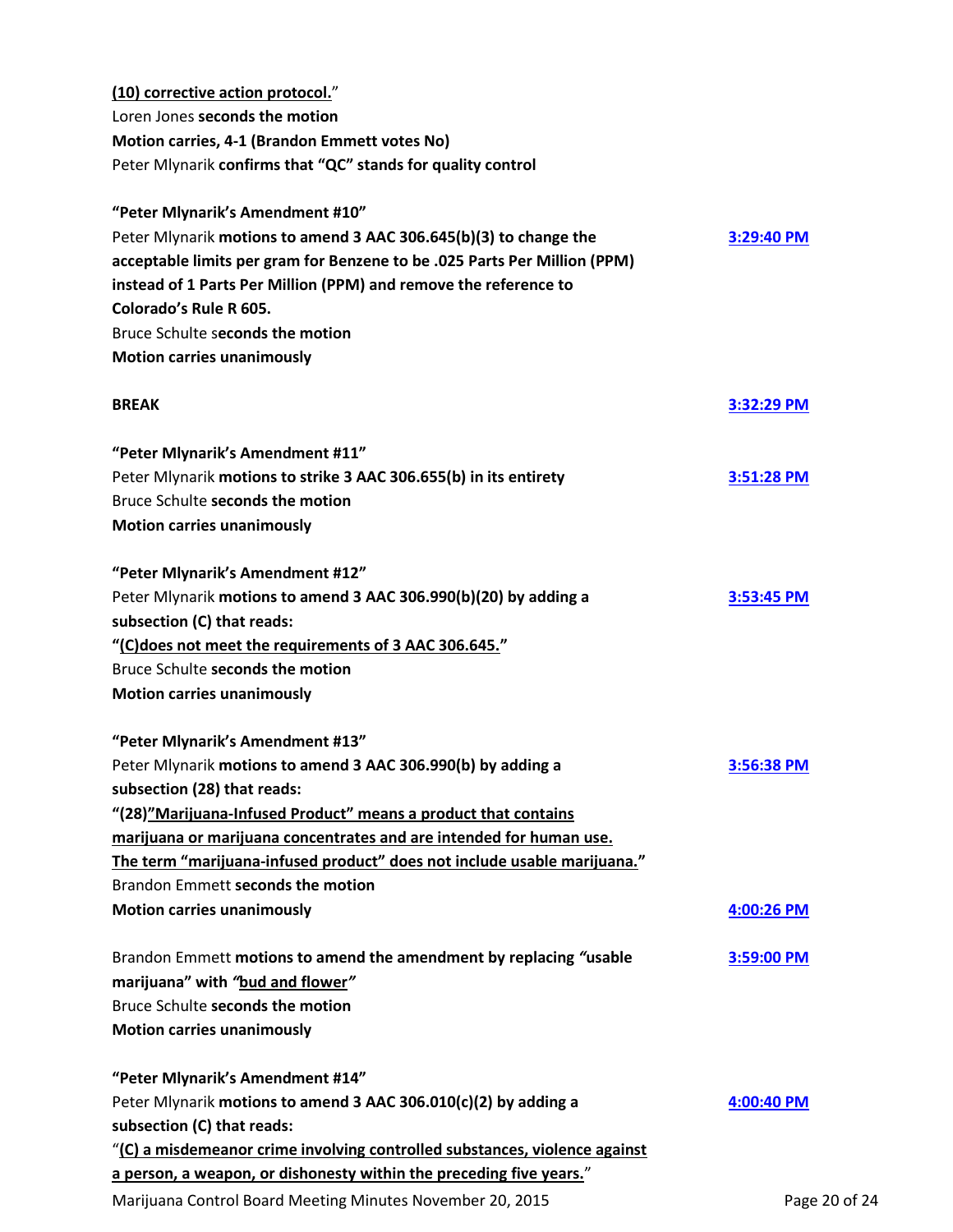| Brandon Emmett requests that the Board vote to have the staff open a                                         | 4:27:04 PM |
|--------------------------------------------------------------------------------------------------------------|------------|
| <b>Motion carries unanimously</b>                                                                            |            |
| Bruce Schulte seconds the motion                                                                             |            |
| AAC 306.010 (c) (2) or (3)."                                                                                 |            |
| aware that a licensee did not disclose a previous felony conviction or a conviction of a crime listed in 3   |            |
| licensee is convicted of a felony or a crime listed in 3 AAC 306.010 (c) (2) or (3), or if the board becomes |            |
| "The board will suspend or revoke a marijuana establishment license issued under this chapter if any         |            |
| Peter Mlynarik motions to amend 3 AAC 306.810(a) to the following:                                           | 4:23:30 PM |
| "Peter Mlynarik's Amendment #18"                                                                             |            |
| Motion carries, 3-2 (Brandon Emmett and Bruce Schulte vote No)                                               |            |
| Loren Jones seconds the motion                                                                               |            |
| "Marijuana should not be used by women who are pregnant or breast feeding""                                  |            |
| "For use only by adults twenty-one and older. Keep out of the reach of children" and                         |            |
| "There are health risks associated with consumption of marijuana;"                                           |            |
| under its influence;"                                                                                        |            |
| "Marijuana impairs concentration, coordination, and judgment. Do not operate a vehicle or machinery          |            |
| ""Marijuana has intoxicating effects and may be habit forming and addictive;"                                |            |
| 3 AAC 306.475(a)(1)-(5), and 3 AAC 306.570(c)(4)(A)-(E) to the following:                                    |            |
| requirements in subsections 3 AAC 306.345(b)(2)(A)-(E),                                                      |            |
| Peter Mlynarik motions to amend the language regarding labeling                                              | 4:18:14 PM |
| "Peter Mlynarik's Amendment #17"                                                                             |            |
| Motion fails, 2-3 (Peter Mlynarik and Loren Jones vote Yes)                                                  |            |
| Loren Jones seconds the motion                                                                               |            |
| to read, "11:00p.m. and 10:00a.m." instead of "5:00a.m. and 8:00a.m."                                        |            |
| Peter Mlynarik motions to amend 3 AAC 306.310(b)(1) by changing the text                                     | 4:11:25 PM |
| "Peter Mlynarik's Amendment #16"                                                                             |            |
|                                                                                                              |            |
| No second                                                                                                    |            |
| correctional facility."                                                                                      |            |
| center, a building in which religious services are regularly conducted, or a                                 |            |
| premises will be located within 1000 feed of a school, a recreation or youth                                 |            |
| "The board will not issue a marijuana establishment license if the licensed                                  |            |
| Peter Mlynarik motions to amend 3 AAC 306.010(a) to read:                                                    | 4:09:46 PM |
| "Peter Mlynarik's Amendment #15"                                                                             |            |
|                                                                                                              |            |
| Motion fails, 2-3 (Brandon Emmett and Bruce Schulte vote Yes)                                                |            |
| Peter Mlynarik seconds the motion                                                                            |            |
| "a misdemeanor crime involving controlled substances"                                                        |            |
| Brandon Emmett motions to amend the amendment by striking:                                                   | 4:02:08 PM |
|                                                                                                              |            |
| Motion carries, 3-2 (Brandon Emmett and Bruce Schulte vote No)                                               | 4:09:36 PM |
| Brandon Emmett seconds the motion                                                                            |            |

**file with Department of Law to start developing a more detailed regulation**

Marijuana Control Board Meeting Minutes November 20, 2015 **Page 21 of 24** Page 21 of 24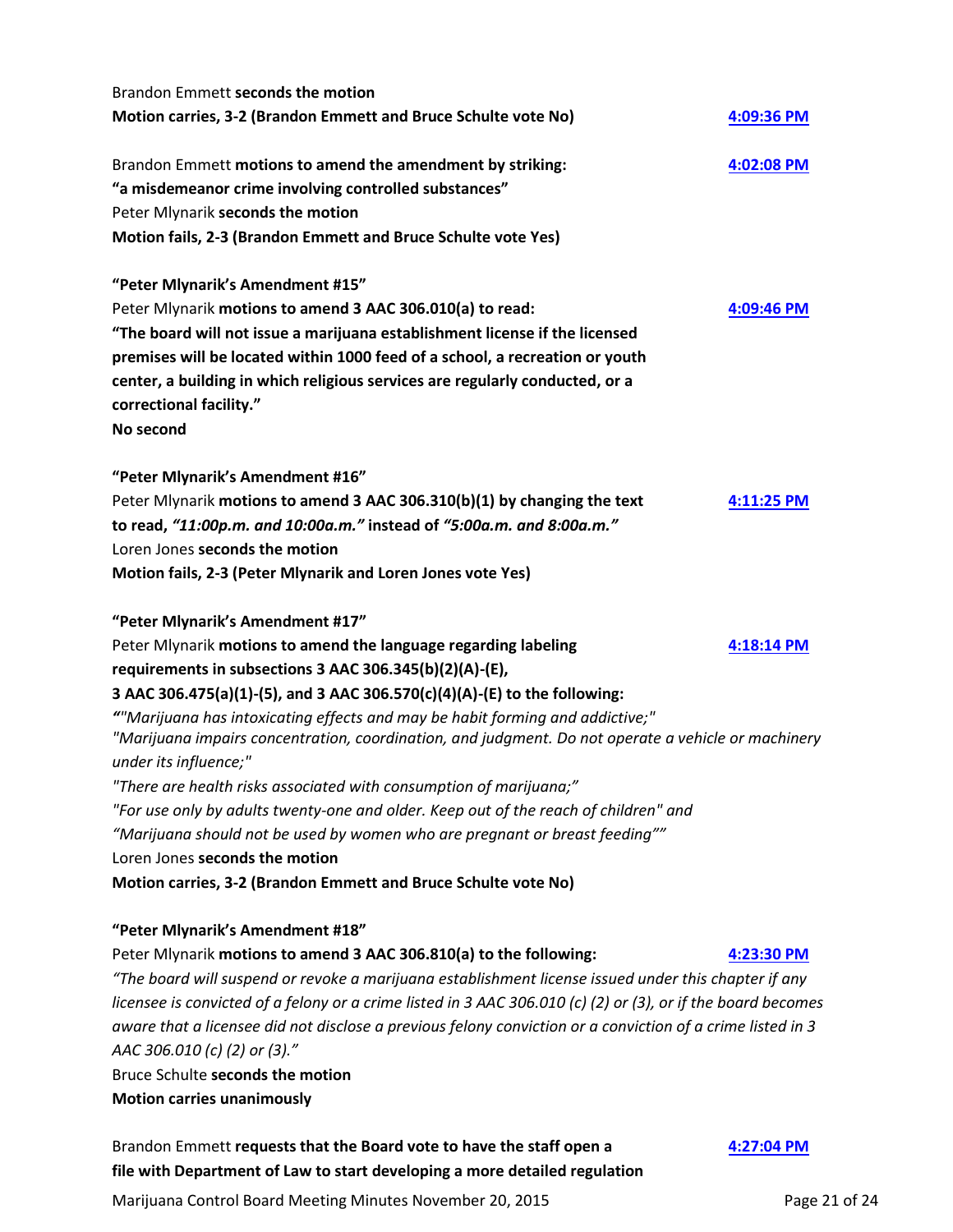**regarding an endorsement for on-premises consumption in a retail marijuana store.**

| Mark Springer passes the gavel back to Bruce Schulte to Chair                               | 4:30:18 PM |
|---------------------------------------------------------------------------------------------|------------|
| Mark Springer motions to amend 3 AAC 306.015(e)(2) to read:                                 | 4:30:22 PM |
| "" resident of the state" means a person who meets the residency requirement                |            |
| for voter registration in the State of Alaska."                                             |            |
| Brandon Emmett seconds the motion                                                           |            |
| Mark Springer revises his amendment by adding the following language at                     | 4:45:41 PM |
| the end: "and is not registered to vote in any other state"                                 |            |
| Motion carries, 3-2 (Peter Mlynarik and Loren Jones vote No)                                |            |
| Bruce Schulte hands the gavel back to Mark Springer to Chair                                | 4:51:11 PM |
| "Bruce Schulte's Amendment #B-13"                                                           |            |
| Bruce Schulte motions to amend 3 AAC 306.455 and 3 AAC 306.550 as                           | 4:51:31 PM |
| follows:                                                                                    |            |
| "3 AAC 306 A55. Required laboratory testing (a) Except as provided in (d) of this section a |            |

**"3 AAC 306.455. Required laboratory testing.** (a) Except as provided in (d) of this section, a marijuana cultivation facility shall provide a sample of each harvest batch of marijuana produced at the facility to a marijuana testing facility, and may not sell or transport any marijuana until all laboratory testing required by 3 AAC 306.645 has been completed.

(b) To comply with (a) of this section, a marijuana cultivation facility shall

(1) collect a random, homogenous sample for testing by segregating harvested marijuana into batches of individual strains of bud and flower, then selecting a random sample from each batch in an amount required by the marijuana testing facility;

(2) designate an individual responsible for collecting each sample; that individual shall

(A) prepare a signed statement showing that each sample has been randomly selected for testing;

(B) provide the signed statement to the marijuana testing facility; and

(C) maintain a copy as a business record under 3 AAC 306.755;

(3) transport the sample to the marijuana testing facility's licensed premises in compliance with 3 AAC 306.750.

(c) A marijuana cultivation facility shall segregate the entire batch from which the testing sample was selected until the marijuana testing facility reports the results from its tests. During this period of segregation, the marijuana cultivation facility that provided the sample shall maintain the batch in a secure, cool, and dry location to prevent the marijuana from becoming contaminated or losing its efficacy. The facility that provided the sample may not sell or transport any marijuana from the segregated batch until the marijuana testing facility has completed its testing and provided those results, in writing, to the marijuana cultivation facility that provided the sample. The marijuana cultivation facility shall maintain the testing results as part of its business books and records. (d) A limited marijuana cultivation facility may contract with a marijuana cultivation broker facility to arrange the laboratory testing required in this section, and transportation of marijuana to the marijuana testing facility. A marijuana cultivation broker facility's contract to perform these services must be in writing and must be maintained in the limited marijuana cultivation facility's business records.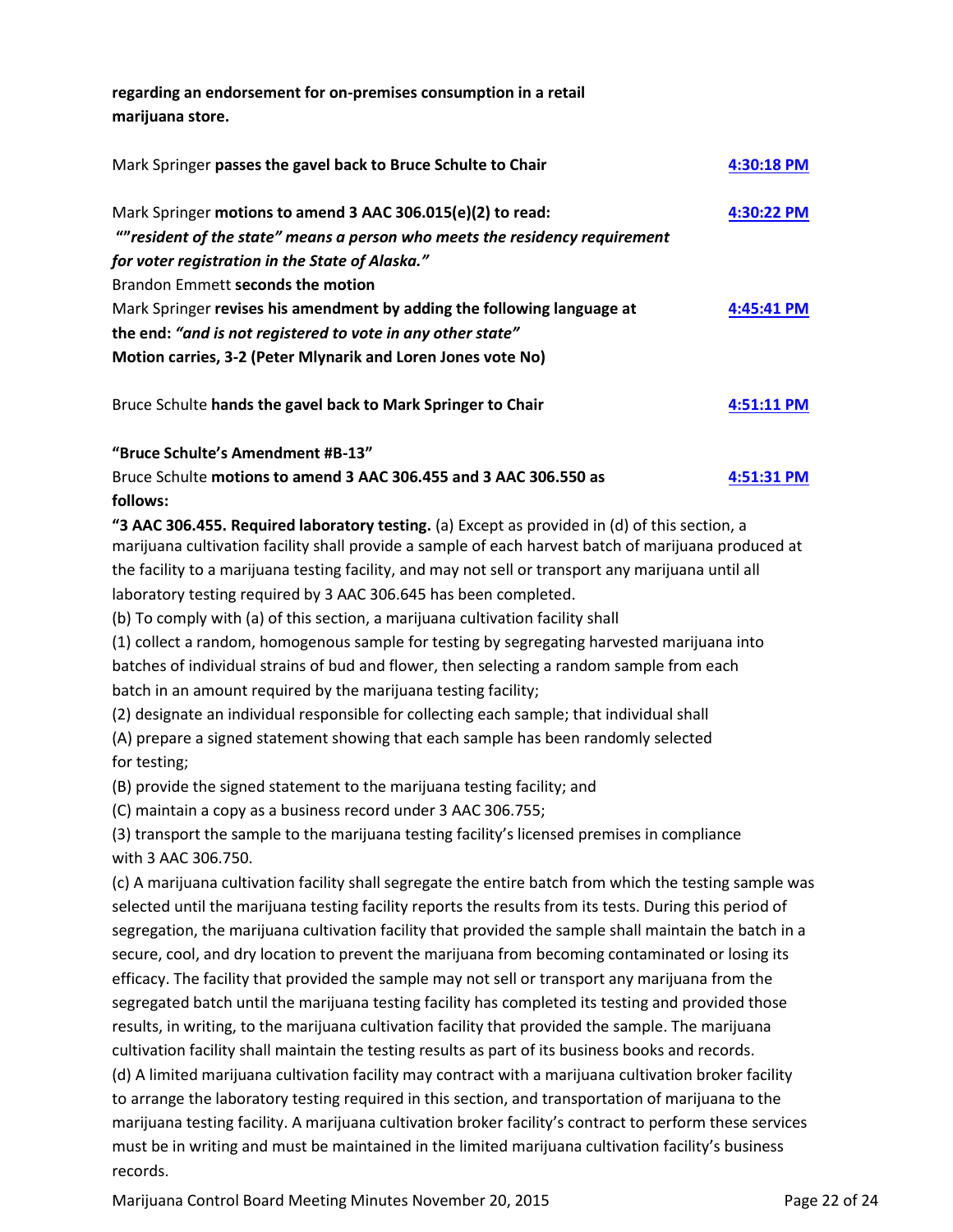# **(e) When geographic location and transportation limitations make it unfeasible for a cultivation facility to transport testing samples to a lab, an applicant for licensure may propose alternative means of testing to meet the requirements of this code.**

**3 AAC 306.550. Required laboratory testing.** (a) A marijuana product manufacturing facility shall provide a sample of each marijuana product manufactured at the facility to a licensed marijuana testing facility, and may not sell or transport any marijuana product until all laboratory testing required by 3 AAC 306.645 has been completed.

(b) To comply with (a) of this section, a marijuana product manufacturing facility shall

(1) collect a random sample for testing by selecting a product from each production lot in an amount required by the marijuana testing facility;

(2) designate an individual responsible for collecting each sample; that individual shall

(A) prepare a signed statement showing that each sample has been randomly selected for testing;

(B) provide the signed statement to the marijuana testing facility; and

(C) maintain a copy as a business record under 3 AAC 306.755, and

(3) transport the sample to the marijuana testing facility in compliance with 3 AAC 306.750.

(c) After collecting and transporting a sample for testing, a marijuana product manufacturing facility shall segregate the entire production lot from which the testing sample was selected until the marijuana testing facility reports the results from its tests. During this period of segregation, the marijuana product manufacturing facility that provided the sample shall maintain the production lot in a secure, cool, and dry location to prevent the marijuana product from becoming contaminated or losing its efficacy. The marijuana product manufacturing facility may not sell or transport any marijuana product from the segregated lot until the marijuana testing facility has completed its testing and analysis and provided those results, in writing, to the marijuana product manufacturing facility that provided the sample. The marijuana product manufacturing facility shall maintain the testing results as part of its business records.

# **(e) When geographic location and transportation limitations make it unfeasible for a manufacturing facility to transport testing samples to a lab, an applicant for licensure may**

**propose alternative means of testing to meet the requirements of this code."**

Brandon Emmett **seconds the motion**

Harriet Milks **advises the Board that the Department of Law does not**

**support this amendment.**

**Motion carries, 3-2 (Loren Jones and Peter Mlynarik vote No)**

| Bruce Schulte informs the Chair that he has no additional amendments.                                                                                                                       | 5:06:45 PM |
|---------------------------------------------------------------------------------------------------------------------------------------------------------------------------------------------|------------|
| Mark Springer passes the gavel back to Bruce Schulte to resume as Chair.                                                                                                                    | 5:07:16 PM |
| Mark Springer motions to adopt Articles 1-9 of 3 AAC Chapter 306:<br>Regulation of Marijuana Industry, as amended<br>Peter Mlynarik seconds the motion<br><b>Motion carries unanimously</b> | 5:08:00 PM |

Marijuana Control Board Meeting Minutes November 20, 2015 **Page 23 of 24** Page 23 of 24 Bruce Schulte **reads the following resolution: [5:09:22 PM](ftr://?location="ABC Board"?date="20-Nov-2015"?position="17:09:22"?Data="7cff8044")** *"Whereas Ballot Measure 2 specified a fifty-dollar (\$50) per ounce excise tax on marijuana to be paid to the State of Alaska;*